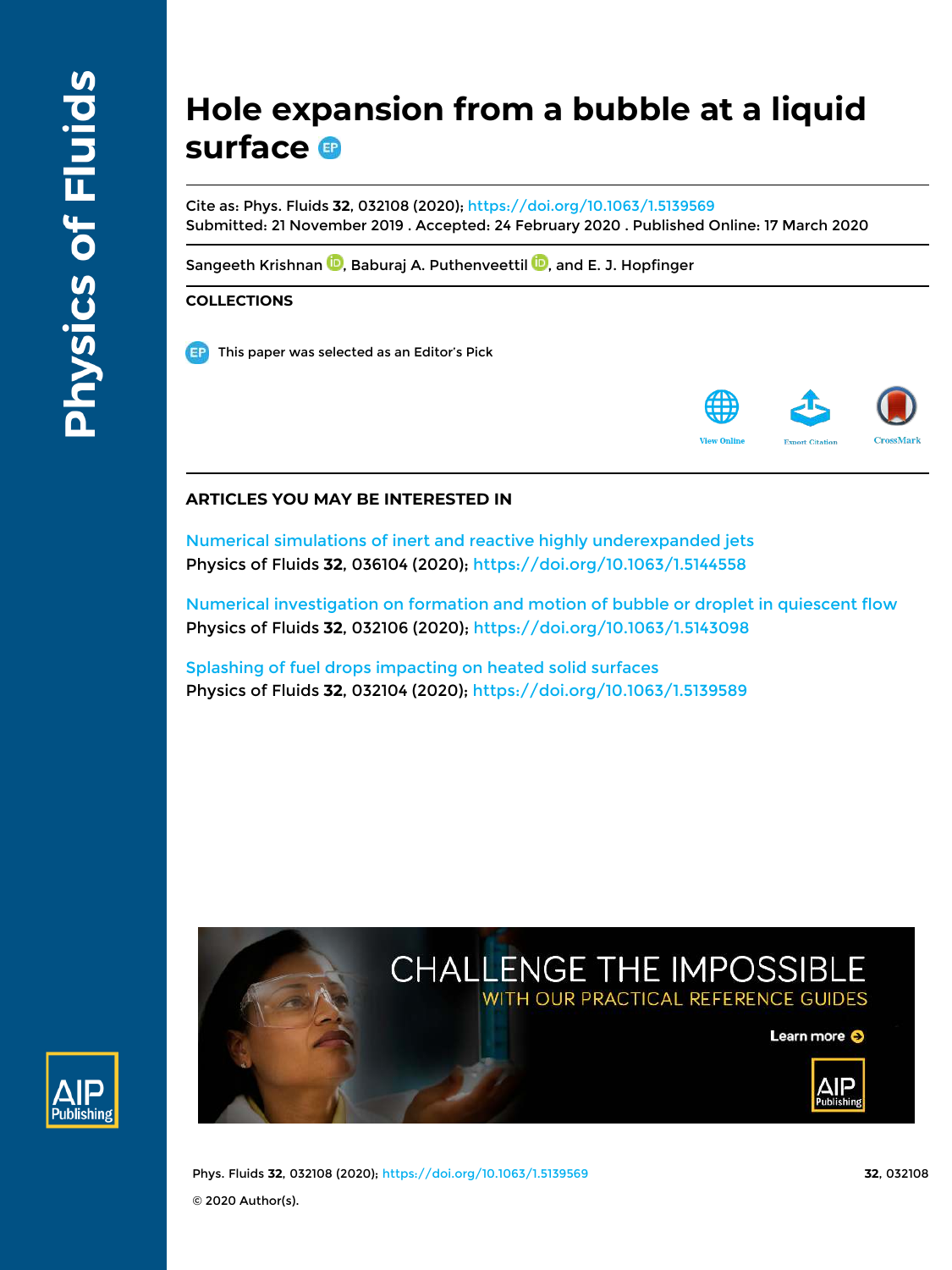# Hole expansion from a bubble at a liquid surface <sup>®</sup>

Cite as: Phys. Fluids **32**, 032108 (2020); doi: 10.1063/1.5139569 Submitted: 21 November 2019 • Accepted: 24 February 2020 • Published Online: 17 March 2020

Sangeeth Krishnan,<sup>1,a)</sup> **D** Baburaj A. Puthenveettil,<sup>2,b)</sup> and E. J. Hopfinger<sup>3</sup>

## AFFILIATIONS

**1** International Centre for Theoretical Sciences, Tata Institute of Fundamental Research, Bengaluru 560 089, India **<sup>2</sup>**Department of Applied Mechanics, Indian Institute of Technology Madras, Chennai 600 036, India **<sup>3</sup>**LEGI-CNRS-UGA, BP 53, 38041 Grenoble Cedex 9, France

**a)**Author to whom correspondence should be addressed: sangeeth.soon@gmail.com **b)**Electronic mail: apbraj@iitm.ac.in

# ABSTRACT

For millimetre to micron sized bubbles, floating at the free surface of different low viscosity fluids with different surface tensions, and then collapsing, we study the ensuing expansion of the outer radius of the hole  $(r_o)$  at the free surface, as well as its velocity of expansion  $(u_o)$ . Since the thin film cap of the bubble disintegrates before the hole in it reaches the static rim, the hole expansion at intermediate times occurs as if it initiates at the bubble's static rim of radius  $R_r$ ; the evolution of  $r_o$  then results to be a strong function of gravity, since  $R_r$  depends strongly on the bubble radius R. A scaling analysis, which includes the increase in the tip radius due to mass accumulation and the resulting change in the retraction force, along with the gravity effects by considering the hole radius in excess of its initial static radius,  $r_e = r_o - R_r$ , results in a novel scaling law  $r_e/R \sim (t/t_c)^{4/7}$ , where  $t_c = \sqrt{\rho R^3/\sigma}$  is the capillary time scale; this scaling law is shown to capture the evolution of the hole radii in the present study. The dimensionless velocities of hole expansion, namely, the Weber numbers of hole expansion,  $We_0 = \rho u_0^2 R / \sigma$ , scale as  $We<sub>o</sub> \sim (t/t<sub>c</sub>)^{-6/7}$ , independent of gravity effects, matching the observations. We also show that these Weber numbers, which reduce with time, begin with a constant initial Weber number of 64, while the viscous limit of the present phenomena occurs when the bubble Ohnesorge  $number Oh = \mu/\sqrt{\sigma \rho R} \approx 0.24.$ 

Published under license by AIP Publishing. https://doi.org/10.1063/1.5139569

# I. INTRODUCTION

Bubbles floating at a liquid surface break after a short time due to hole formation in their upper thin film cap, resulting in an unstable cavity at the surface; the mouth of the cavity expands, creating an expanding hole at the free surface. The phenomenon behind this hole expansion, despite its importance as a unique free surface singularity, remains largely unexplored. Hole formation from free surface bubbles also has practical applications in materials science,<sup>1</sup> cell death in biological reactors, $^2$  self-assembly of particles, $^3$  emulsion formation,<sup>4</sup> and many geophysical situations.<sup>5,6</sup> In the present work, we study the expansion of a hole at the surface of different low viscosity fluids with different surface tensions due to the breakup of a bubble of different sizes. Novel scaling laws—different from those observed for the analogous phenomena of neck expansion in drop and bubble coalescence—are observed due to the non-negligible

effect of the accumulation of fluid at the retracting tip of the rim, as well as due to the gravitational effect, which occurs through the static shape of the bubble.

Three regions can be identified in the geometry of a bubble at a free surface, namely, the spherical thin film cap, the meniscus projecting above the horizontal liquid surface, and the bubble cavity below the liquid surface; the three surfaces join at a circular ring termed the rim [see Figs.  $1(a)$  and  $2(a)$ ]. The thin film cap is of approximately uniform thickness of the order of  $h = 10$  nm– 10  $μ$ m, while the thickness of the meniscus increases with distance away from the rim.<sup>7</sup> A hole initiates in the thin film cap—with processes similar to those discussed by Vaynblat et  $al$ .<sup>8</sup> and Thete  $et \ al.$  -usually at its base due to gravitational drainage and Marangoni convection, $\prime$  which then expands rapidly over the thin film to reach the rim and then proceeds along the meniscus and then along the horizontal liquid surface [see Figs.  $1(b)$  and  $1(e)$ 

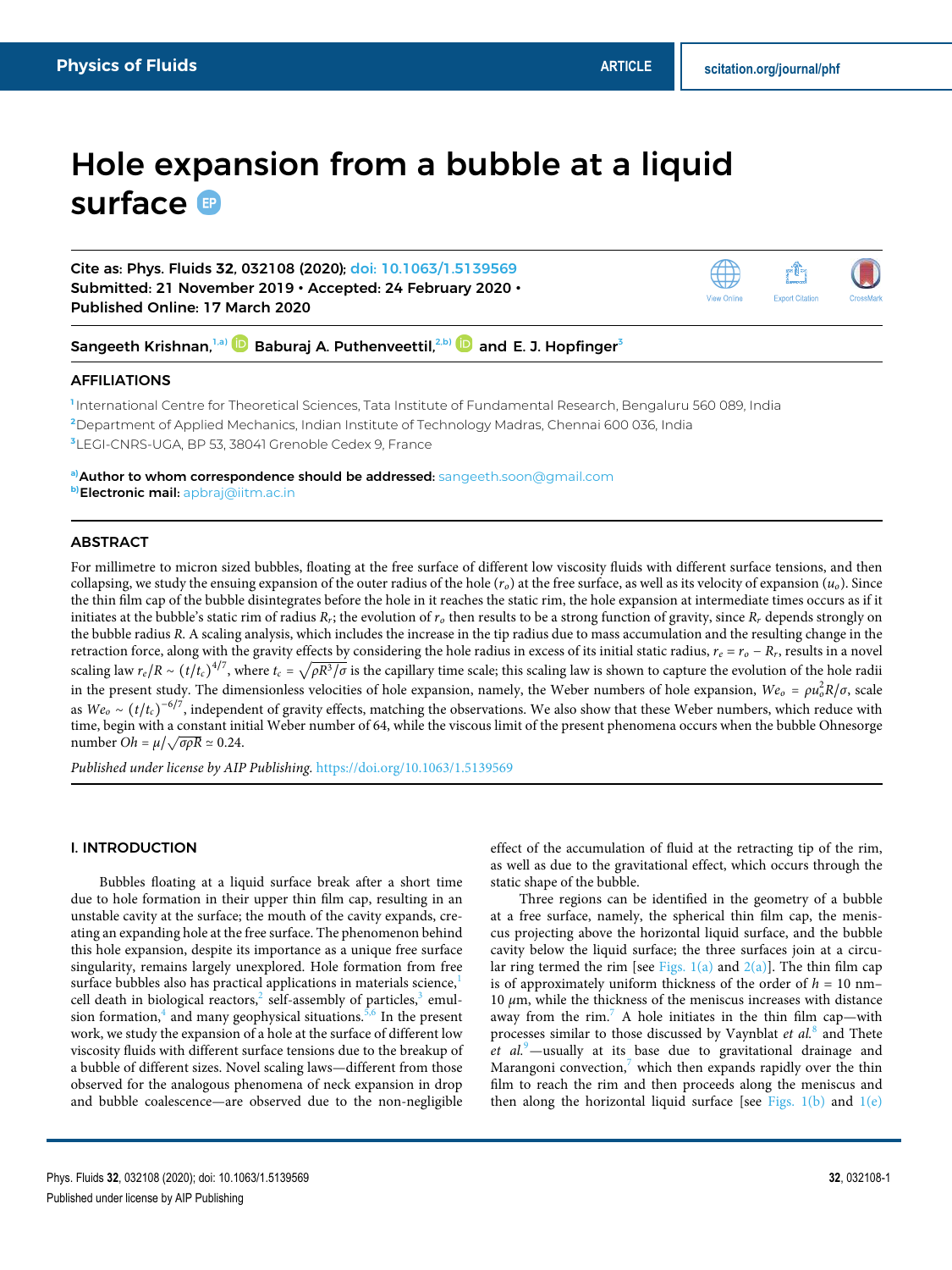



(Multimedia view)]. In up to centimeter sized bubbles, since the variation of  $h$  is negligible along the cap, and since the film is of low mass resulting in negligible centrifugal effects, the hole expansion in the spherical thin film cap is known to occur with a constant velocity equal to the well-known Taylor–Culick velocity  $U_{TC} = \sqrt{2\sigma/\rho h}$ , where  $\sigma$  is the surface tension and  $\rho$  is the fluid density.<sup>7,10–13</sup> For a bubble at the surface of a low viscosity fluid like water,  $U_{TC}$  in the thin film cap is large, of the order of 50 m/s.<sup>7</sup> When viscous effects become important at the film Ohnesorge number  $Oh_f = \mu / \sqrt{\sigma \rho h}$  $\gg 1$ , where  $\mu$  is the dynamic viscosity, the velocity of hole expansion in the film is expected to deviate from  $U_{TC}$ .<sup>14</sup> We do not discuss these viscous cases further since our study is for low viscosity fluids; the reader is referred to Refs. 15 and 16 for hole formation in floating bubbles in high viscous fluids.

Once the hole in the thin film encounters the rim, the velocity of its expansion changes from the constant  $U_{TC}$ , since unlike the thin film cap, the thickness of the meniscus increases with distance from the rim [see Fig.  $2(a)$ ]. These changes have been proposed to be analogous to those occur in the neck expansion in drop or bubble coalescence.<sup>17</sup> In drop coalescence, the neck expansion occurs in an initial viscous regime where the expansion velocity scales as the viscous-capillary velocity  $u_{\mu\sigma} = \sigma/\mu$ ,  $^{18-20}$  which then later changes to an inertial regime. In bubble coalescence in a viscous outer fluid, a  $\sqrt{t}$  scaling of the neck radius has been recently observed during the initial viscous stage as well as during the later inertial stage of neck expansion; $18,21$  a similarity solution based explanation for the same has also been provided.<sup>2</sup>

Considering the phenomena similar to the neck expansion in drop coalescence, San Lee et al., $17$  in the only available study of long time expansion of the hole at a liquid surface from bubble breakup in low viscosity fluids, observed the dimensionless hole radius  $r_h/R \sim (t/t_c)^{1/2}$  at very low bubble sizes (25–49.4  $\mu$ m), where  $t_c = \sqrt{\rho R^3/\sigma}$  is the inertial-capillary time scale, R is the equivalent spherical radius of the bubble, and  $t$  is the time. The same scaling is also found for the neck expansion in coalescence of drops at later stages when  $r_h > \mu^2/(\rho \sigma)$  so that viscous effects become unimpor $t$ ant.<sup>18,19,23</sup> This scaling occurs when a steady balance of inertial and surface tension forces,  $\rho u_h^2 \sim \sigma / (r_h^2 / R)$ , occurs at the neck during the later stages of neck expansion, assuming that the height of the neck region scales as  $r_h^2/R$ , where  $u_h = dr_h/dt$  is the velocity of hole expansion.<sup>24</sup> Keller,<sup>25</sup> while extending the Taylor–Culick analysis to a film of varying thickness, specifically for the case of two coalescing bubbles, where the neck height scaled as  $r_h^2/R$ , suggested this scaling earlier using a more realistic unsteady momentum balance at the expanding neck. Recently, Soto et  $al^{26}$  observed a scaling of the neck radius expansion in bubble coalescence with a less than  $\sqrt{t}$  dependence on time t. They showed that such a scaling could occur due to the restraining effect of the surface tension force due to the curvature of the expanding neck in the azimuthal direction, as first suggested by Thoroddsen *et al.*<sup>27</sup> for drop coalescence.

However, there are important differences between the hole expansion from a bubble at the free surface and the neck expansion in coalescence of drops or bubbles. The hole expansion in the case of drop or bubble coalescence is essentially a retraction of a bridge of varying thickness from an initial zero radius. In the case of hole expansion in floating bubbles, the expansion proceeds through two regions, initially through the spherical thin film cap of constant thickness and then through the meniscus of varying thickness [see Figs. 1 (Multimedia view) and 2]; the effect of the initial hole expansion in the thin film cap on the retraction of the rim is not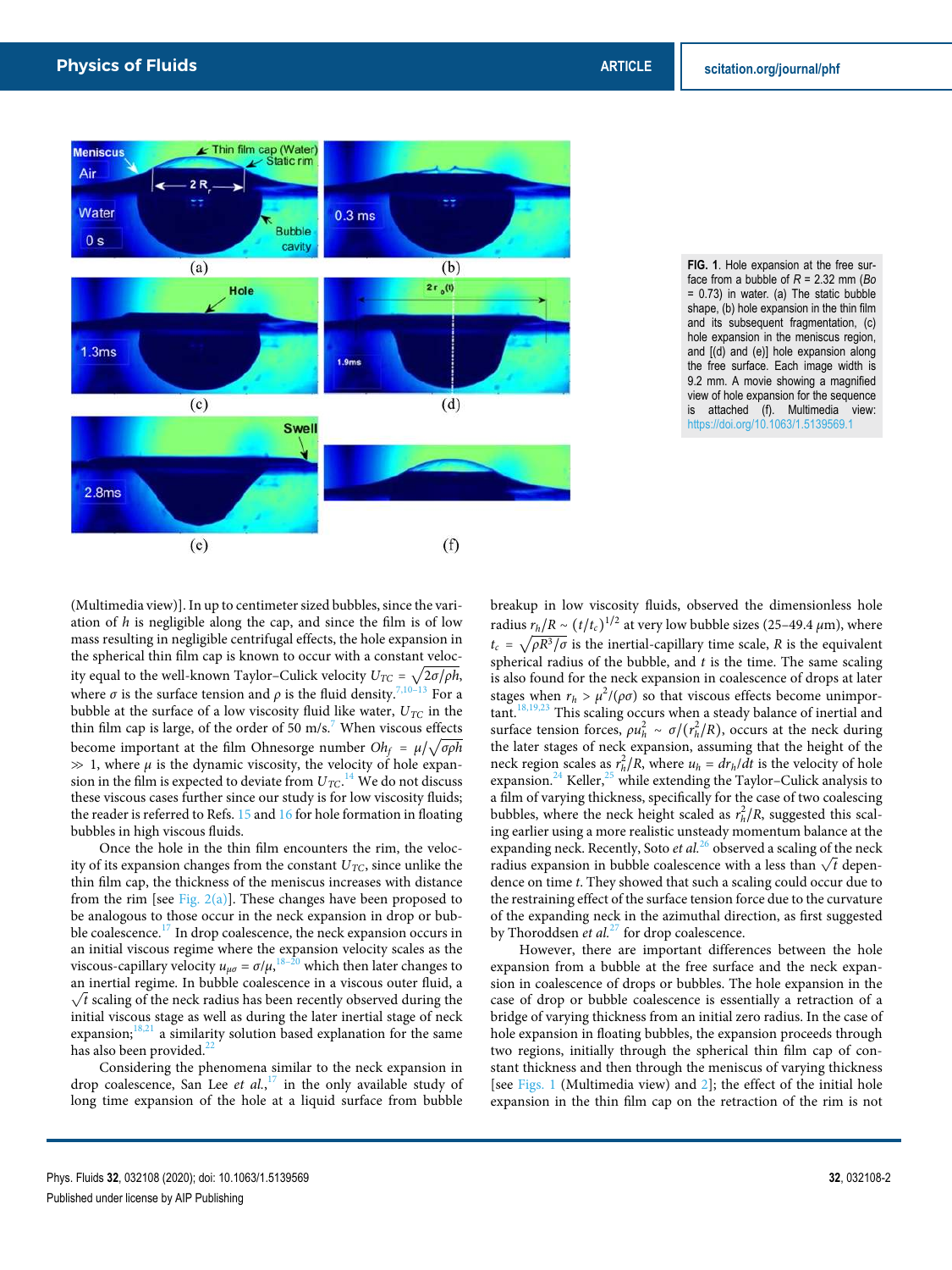



clear. Furthermore, the retraction of the rim starts from a finite radius, equal to the static rim radius  $R_r$  of the bubble, as shown in Figs.  $1(a)$  (Multimedia view) and  $2(a)$ . Such a dependence of the hole expansion on its initial condition  $R_r$ , with  $R_r$  being a function of the size of the bubble, would mean that the hole expansion in the case of floating bubbles would have additional gravitational effects, not present in drop or bubble coalescence. In addition, for the usual case of bubbles floating in low viscosity fluids, the retraction of the rim would lead to accumulation of fluid at the tip of the rim [see Fig. 2(b)], resulting in the surface curvature at the rim tip to be different from its usually assumed value of  $R/r_h^2$ . Even though such an accumulation leading to a toroidal bulge at the rim tip was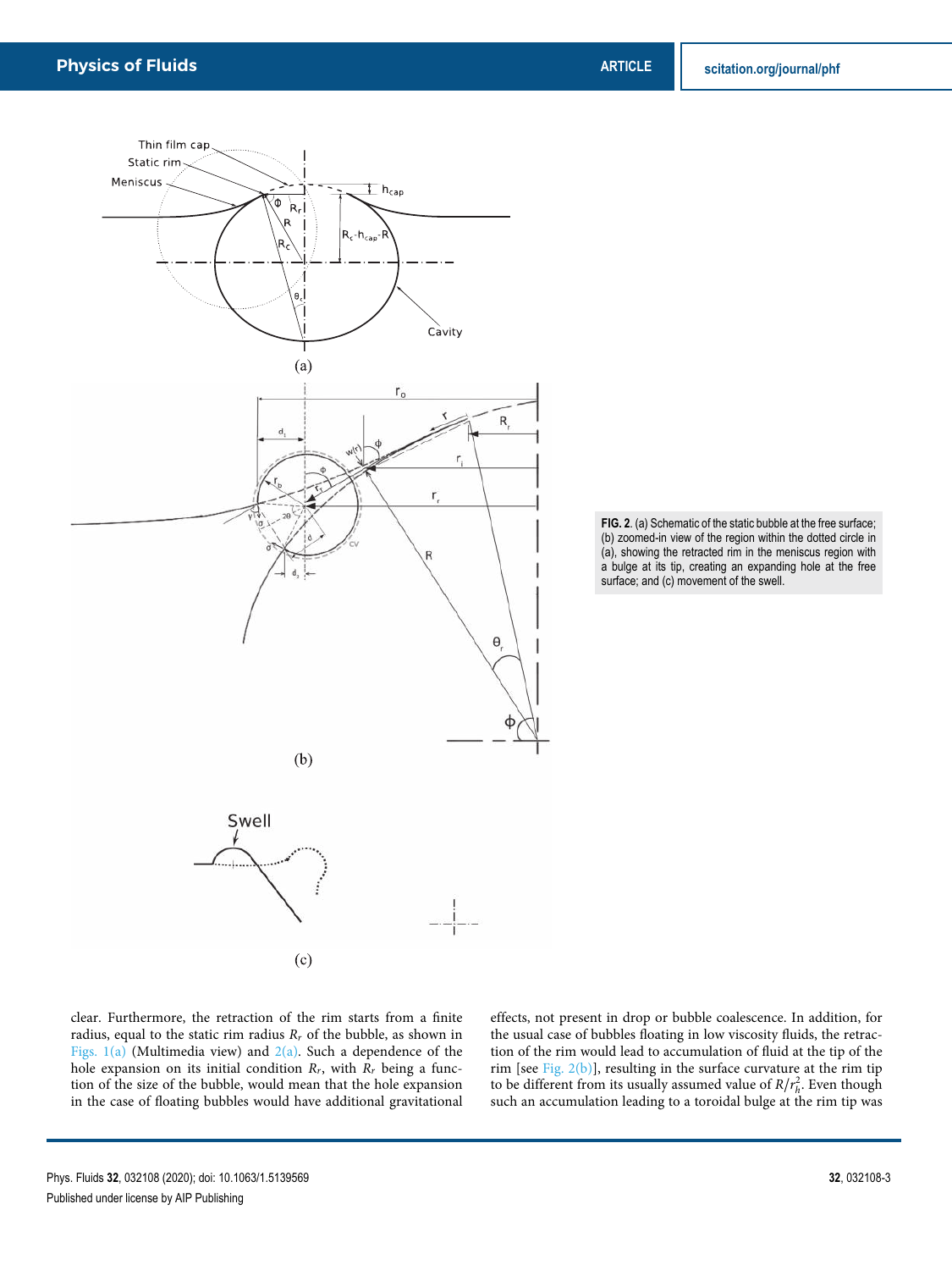

**FIG. 3**. Schematic of the experimental setup.

proposed earlier<sup>14,24,28</sup> and has been observed in experiments<sup>23</sup> and simulations<sup>16</sup> of drop and bubble coalescence<sup>21</sup> in low viscosity fluids, surprisingly, the effect of this bulge on the scaling of  $r_h$  has not been studied extensively.

These differences in the hole expansion from bubbles at a liquid surface from those in the neck expansion of drop or bubble coalescence imply that the proposed  $t^{1/2}$  scaling,  $17$  drawing analogy with drop and bubble coalescence, is likely to be incomplete. The phenomenon has remained largely unexplored, in spite of its importance as a unique free surface singularity in fluid mechanics, along with its numerous applications. The only available study, by San Lee et al., $^{17}$  since done over a small range of very small sized bubbles, could not explore the gravitational effects in the hole expansion. In the present study, we study the hole expansion from bubbles of different sizes at the surfaces of different low viscosity fluids having different surface tensions, namely, ethanol, water, and 55% glycerine– water solution, so that the bubble Ohnesorge number  $Oh = \mu / \sqrt{\sigma \rho R}$ varies over an order of magnitude  $0.003 \leq Oh \leq 0.05$ ;  $Oh \ll 1$  ensures that viscous effects are negligible in the intermediate times when the hole expands over the horizontal free surface. The equivalent spherical bubble radii of the bubbles are varied over 0.175 mm  $\leq R$  $\leq$  2.32 mm, which along with the surface tension difference in water and ethanol, enable us to investigate the hole expansion over two orders of magnitude range of Bond numbers  $0.0042 \leq Bo \leq 0.74$ , where  $Bo = \rho g R^2 / \sigma$ . This range of Bo is further extended by also including the data from San Lee *et al*.<sup>17</sup> at  $Bo = 2 \times 10^{-4}$ . This large range of Bo helps us to clarify the gravitational effects in hole expansion, which we show to come from the dependence of the initial static rim radius  $R_r$  on Bo. Such a conclusion also implies that the initial hole expansion in the spherical film cap, with a velocity  $U_{TC}$ , seems to have no influence on the long term evolution of the hole on the horizontal free surface. The hole expansion in the present case occurs over a range of Weber numbers  $We_o = \rho u_o^2 R / \sigma$ , 1.5 < We<sub>o</sub>  $<$  71, and a range of Reynolds numbers  $Re_0 = \rho u_0 R/\mu$ , 22  $<$   $Re_0$   $<$ 2834, so that the capillary number  $Ca_0 = We_0/Re_0 \ll 1$ , where  $r_0$ is the outer radius of the hole [see Fig. 2(b)] and  $u_0 = dr_0/dt$  is the velocity of expansion of  $r_o$ ; hence, inertia and surface tension dominate the hole expansion process with viscous effects being negligible. In such a situation, in contrast to the proposal of Anthony et  $al$ <sup>21</sup> that only the prefactor is affected, we show that the accumulation of the fluid at the tip of the retracting rim changes the scaling of the outer hole radius with time to  $r_o \sim t^{4/7}$ , different from the usually encountered  $t^{1/2}$  scaling.

#### II. EXPERIMENTAL CONDITIONS

The experiments were conducted on air bubbles of equivalent spherical radii 0.17 mm  $R < 4.1$  mm, produced by pumping air into glass capillaries in a transparent tank, which was filled with the working fluid up to its brim level to avoid meniscus formation. The experimental arrangement is shown in Fig. 3. Two different tanks made of acrylic and glass with cross-sectional areas,  $3.5 \times 5$  cm<sup>2</sup> and  $5 \times 5$  cm<sup>2</sup>, respectively, were used. Distilled water, ethanol, and glycerol–water mixtures of 48%, 55%, 72%, and 86.8% glycerine concentration (herein after referred to as GW48, GW55, GW72, and GW86.8) were used as the working fluids; the properties of these fluids are given in Table I. Air was pumped into the capillaries by a syringe pump, which was operated at a constant discharge rate within the periodic bubbling regime.<sup>29</sup> Precaution to minimize the

**TABLE I**. Properties of the working fluids at 20 ○C.

|                      | $\sigma$ kg s <sup>-2</sup> | $\rho$ kg m <sup>-3</sup> | $\mu$ mPa s |  |
|----------------------|-----------------------------|---------------------------|-------------|--|
| Water                | 0.072                       | 1000                      | 1.01        |  |
| Ethanol              | 0.022                       | 789                       | 1.14        |  |
| GW48 $(30^{\circ}C)$ | 0.068                       | 1115                      | 3.9         |  |
| GW55                 | 0.067                       | 1140                      | 8           |  |
| GW72 (30 °C)         | 0.064                       | 1181                      | 16.6        |  |
| GW86.8               | 0.062                       | 1226                      | 116.8       |  |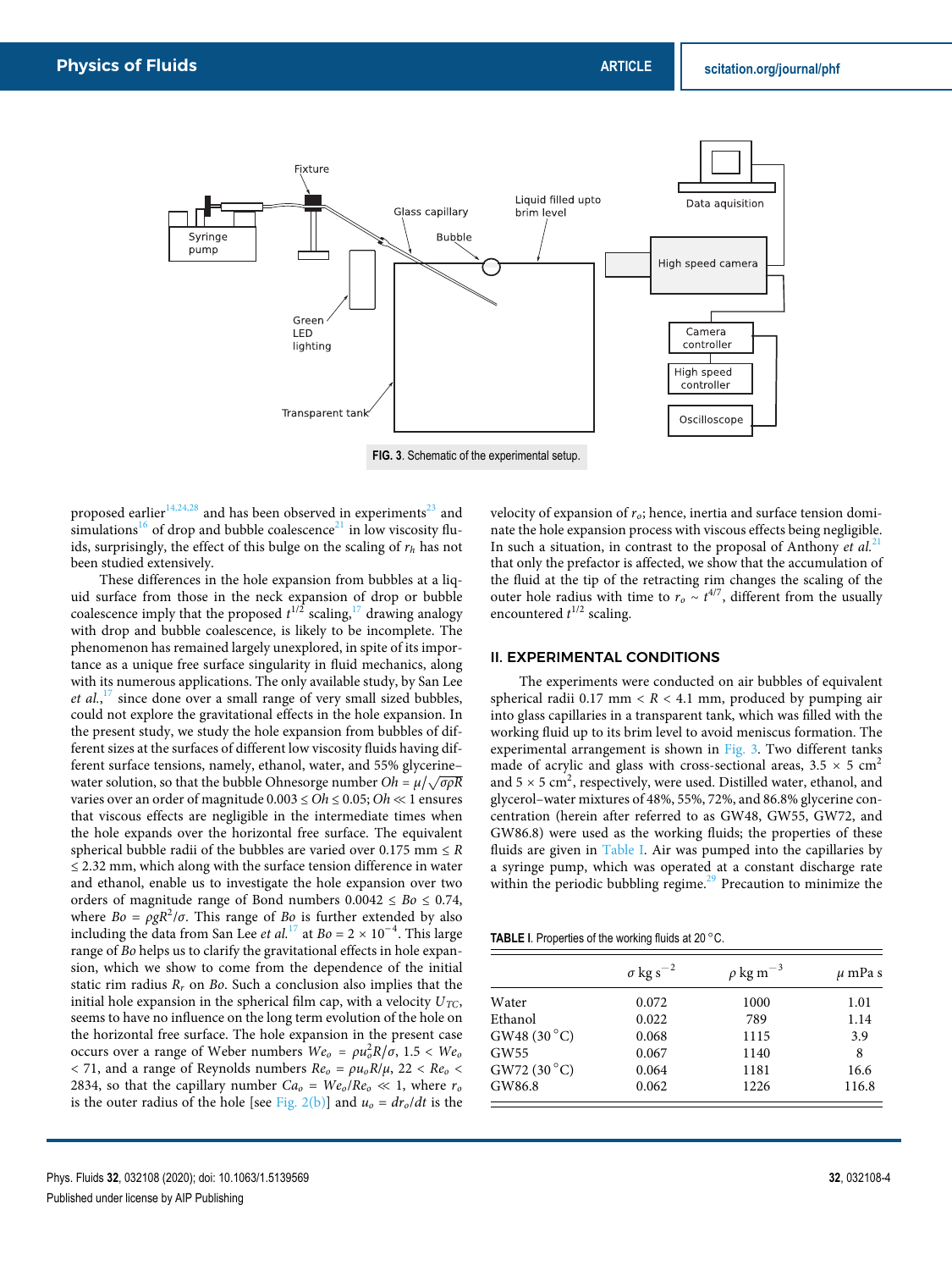

FIG. 4. The interaction of a rising bubble of  $R = 2.2$  mm ( $Bo = 0.9$ ) with the free surface in GW72. (a) Approach to the free surface, [(b) and (c)] oscillation at the free surface, and (d) the static configuration. For similar *Bo*, the bubble collapses 4 s after (d). Grid size is 1 mm.

contamination of the interface was taken by changing the liquid after each experimental run. Alignment of the capillary was maintained the same throughout an experiment to avoid variations in bubble size.<sup>30</sup> The experiments were conducted at 20 $^{\circ}$ C and 30 $^{\circ}$ C in a temperature controlled laboratory.

The equivalent spherical radius  $R$  was calculated from the measured volume of the ellipsoidal bubble, as shown in Fig.  $4(a)$ , rising through the fluid after it detaches from the capillary tip. The bubble oscillates for a short time at the free surface [Figs. 4(b) and  $4(c)$ ] before becoming stationary [Fig. 4(d)]. Drainage in the thin film  $\text{cap}^{31-34}$  occurs after the bubble becomes stationary to nucleate a hole in the thin film cap. The hole nucleation occurs from stationary conditions since the bubble stays at the free surface for a short time, which varied from 91 ms at  $Bo = 4.2 \times 10^{-3}$  to more than 1 s for  $Bo > 0.1$ , by which time the oscillations are damped out. The hole in the thin film cap leads to its rapid retraction and fragmentation, leaving an open cavity at the free surface [Fig. 1(b) (Multimedia view)]. The mouth of this unstable cavity expands in the radial direction creating an expanding hole at the free surface, bordered by a swell at its periphery [see Figs.  $1(c)$  and  $1(e)$ (Multimedia view)].

The outer radius of this expanding hole at the free surface  $r<sub>o</sub>$  [see Fig. 1(d) (Multimedia view)] was estimated by measuring the distance between the outer edges of the swells on the left and right sides of the cavity, as shown in Fig. 1 (Multimedia view), and halving this distance. Such measurements of  $r<sub>o</sub>$  from successive images captured by a high speed camera (La Vision ProHS for ≤19 000 fps and Photron SA4 for ≤100 000 fps) using high intensity LED back lighting gave  $r<sub>o</sub>(t)$  as a function of time t. The image acquisition rates met the condition that the time between successive frames  $t_i = 1/fps < 1/|du_0/dr|$ . The spatial resolution was such that the size of each pixel  $p < u_0 t_e$ , where  $t_e$  is the exposure time. The lowest and highest resolutions of the images were 27 *μ*m/pix and 3.4  $\mu$ m/pix, while the smallest measured  $r<sub>o</sub>$  was about 100  $\mu$ m at a resolution of 6 *μ*m/pix. The error in radius measurement was about 2 p.

The velocity of expansion of the hole radius  $u_0 = dr_0/dt$  was obtained by differentiating curve fits to the  $r<sub>o</sub>$  vs t data, similar to that shown in Fig. 5. The error in velocity estimation, since a curve fit was used to estimate the gradient of  $r_o$  vs  $t$ , was 2 $p/t_f$ , where  $t_f$  is the time period over which the curve fit was calculated. These estimated errors are shown in the subsequent plots. The origin of time was chosen as the instant when the thin film has disappeared and the static rim is exposed. As shown in Appendix C, the error involved in fixing this origin, due to the finite frame rate of the image acquisition, does not affect the results in any significant way.

### III. GRAVITY EFFECTS ON HOLE RADIUS

Figure 5 shows the variation with time  $t$  of the expanding outer rim radius  $r<sub>o</sub>(t)$  for the Bo values investigated in the present experiments  $(4.2 \times 10^{-3} \leq Bo \leq 0.74)$ , along with the data of San Lee *et al.*<sup>17</sup> at  $Bo = 2 \times 10^{-4}$ . The increase in outer radii with time follows power laws with exponents varying from 0.56 at the lowest Bo to 0.28 at the highest Bo (see Table II). Figure 6 shows the variation of the radial velocities of expansion of the outer radius  $u_0 = dr_0/dt$  with time. The hole expansion begins with velocities around 3 m s<sup>-1</sup>, an order smaller than  $U_{TC}$ , and decreases over time. Unlike in the case of Taylor–Culick velocities<sup>10,11</sup> or velocities of cavity mouth opening



**FIG. 5**. Variation of the outer hole radius  $r_o(t)$  with time *t*. For water: +,  $R = 0.175$ mm, *Bo* = 4.2 <sup>×</sup> <sup>10</sup>−<sup>3</sup> ; <sup>∗</sup>, *<sup>R</sup>* = 0.47 mm, *Bo* = 3 <sup>×</sup> <sup>10</sup>−<sup>2</sup> ; ◽, *R* = 1.47 mm, *Bo* = 2.9 × 10<sup>-1</sup>; and ○, *R* = 2.32 mm, *Bo* = 7.4 × 10<sup>-1</sup>. For other fluids: ◊, *R* = 0.7 mm, *Bo* = 8.3 <sup>×</sup> <sup>10</sup>−<sup>2</sup> , GW55; <sup>×</sup>, *<sup>R</sup>* = 1.16 mm, *Bo* = 4.7 <sup>×</sup> <sup>10</sup>−<sup>1</sup> , ethanol; △, *R* = 25 *<sup>μ</sup>*m, *Bo* = 2 <sup>×</sup> <sup>10</sup>−<sup>4</sup> , ethanol from San Lee *et al.*; <sup>17</sup> - -, 0.026 *t* 0.565; and –, 0.021 $t^{0.275}$ . The inset shows the variation of  $\tilde{r}_1 = r_1/R$  with *Bo*, where  $r_1$  is the first data point at each *Bo* in the main figure; -.-, (1).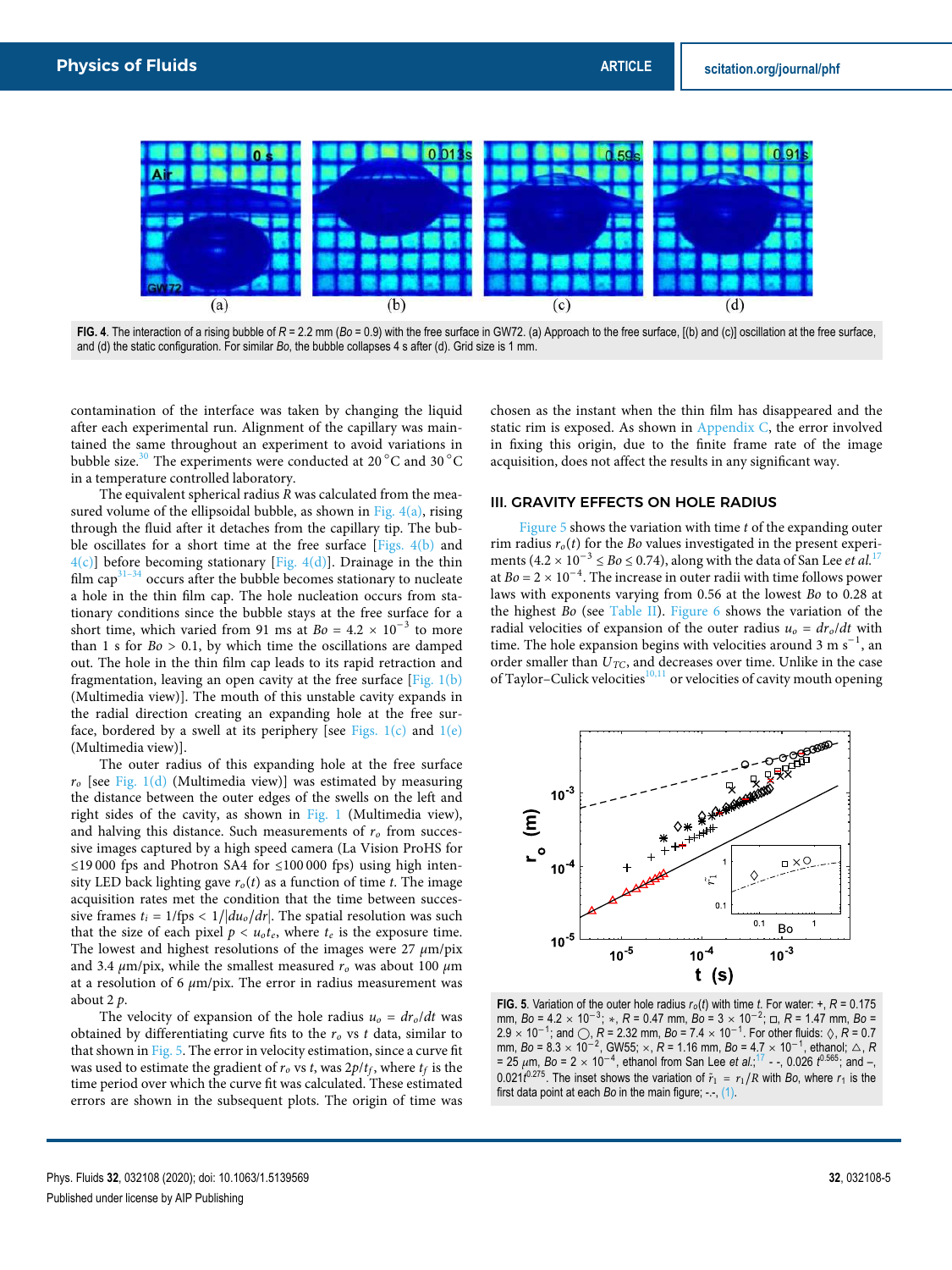|  |  |  |                                                                                                                                                | <b>TABLE II.</b> Bubble sizes, the range of dimensionless numbers, and the variation of the outer hole radius with time in the |  |  |  |  |
|--|--|--|------------------------------------------------------------------------------------------------------------------------------------------------|--------------------------------------------------------------------------------------------------------------------------------|--|--|--|--|
|  |  |  | present experiments. Bo = $\rho g R^2/\sigma$ , $Oh = \mu/\sqrt{\sigma \rho R}$ , $We_o = \rho u_o^2 R/\sigma$ , and $Re_o = \rho u_o R/\mu$ . |                                                                                                                                |  |  |  |  |

|           | R(m)                   | Bo                   | Oh    | We <sub>o</sub> | Re <sub>o</sub> | Best fit $ro$ (m) |
|-----------|------------------------|----------------------|-------|-----------------|-----------------|-------------------|
| Ethanol ∆ | $25 \times 10^{-6}$    | $2 \times 10^{-4}$   | 0.055 | $1.5 - 9$       | $22 - 55$       | $0.024t^{0.558}$  |
| Water +   | $0.175 \times 10^{-3}$ | $4.2 \times 10^{-3}$ | 0.009 | $4 - 36.8$      | $224 - 677$     | $0.029t^{0.506}$  |
| Water *   | $0.47 \times 10^{-3}$  | $3 \times 10^{-2}$   | 0.006 | $7.3 - 65.3$    | 496-1480        | $0.04t^{0.495}$   |
|           | $0.71 \times 10^{-3}$  | $8.3 \times 10^{-2}$ | 0.034 | $8 - 71$        | $83 - 247$      | $0.028t^{0.445}$  |
| Water □   | $1.47 \times 10^{-3}$  | $2.9 \times 10^{-1}$ | 0.003 | $7.6 - 49.4$    | 892-2275        | $0.026t^{0.361}$  |
| Ethanol × | $1.16 \times 10^{-3}$  | $4.7 \times 10^{-1}$ | 0.008 | $13.8 - 51.5$   | $465 - 898$     | $0.015t^{0.313}$  |
| Water ०   | $2.32 \times 10^{-3}$  | $7.4 \times 10^{-1}$ | 0.003 | $6.6 - 48.5$    | 1045-2834       | $0.021t^{0.275}$  |

due to drop impact, $35$  both of which occur at constant velocities with time, the present velocities at different Bo decrease with a common power law exponent of −3/7. This common slope in Fig. 6 is in contrast to the varying slopes with Bo that we observe for the variation of  $r<sub>o</sub>$  with t in Fig. 5. The lower the bubble size, the larger the velocity of hole expansion.

The most prominent feature in Fig. 5 is the vertical shift of  $r<sub>o</sub>$  vs t with Bo, implying that the hole expansion for each Bo starts from different outer radii  $r_1$ , where  $r_1$  is the first data point at each Bo in Fig. 5. This behavior is unlike that in the case of drop coalescence,  $^{24}$ film retraction, $10$  or drop impact, $35$  where the initial radius of the bridge is always zero at all Bo. In contrast, in free surface bubbles, the radii of the hole  $r_1$ , from which the hole expansion proceeds with power laws in Fig. 5, increase with Bo;  $r_1$  is, hence, a strong increasing function of Bo. This dependence of  $r_1$  on Bo has to be first quantified before we obtain a scaling for  $r_o(t)$ ; we now proceed to do so.

The inset in Fig. 5 shows the variation of  $\tilde{r}_1 = r_1/R$  with Bo. This figure also shows the theoretical variation of the dimensionless static



**FIG. 6.** Variation of the radial velocity of the outer hole  $u_0(t)$  with time *t*. For water: +, *<sup>R</sup>* = 0.175 mm, *Bo* = 4.2 <sup>×</sup> <sup>10</sup>−<sup>3</sup> ; <sup>∗</sup>, *<sup>R</sup>* = 0.47 mm, *Bo* = 3 <sup>×</sup> <sup>10</sup>−<sup>2</sup> ; ◽, *R* = 1.47 mm, *Bo* = 2.9 × 10<sup>-1</sup>; and ○, *R* = 2.32 mm, *Bo* = 7.4 × 10<sup>-1</sup>. For other fluids: ◊,<br>*R* = 0.7 mm, *Bo* = 8.3 × 10<sup>-2</sup>, GW55; ×, *R* = 1.16 mm, *Bo* = 4.7 × 10<sup>-1</sup>, ethanol;<br>△, *R* = 25 μm, *Bo* = 2 × 10<sup>-4</sup>, ethanol

rim radius  $\tilde{R}_r = R_r / R$ ,

$$
\tilde{R}_r = \sqrt{\frac{4}{3} - 2\left(\frac{1}{Bo} + \frac{1}{Bo^2}\right) + \sqrt{\frac{-4}{3Bo^2} + \frac{8}{Bo^3} + \frac{4}{Bo^4}}},
$$
 (1)

given by Puthenveettil et al.<sup>36</sup> The variation of  $\tilde{r}_1$  with Bo is the same as that of  $\tilde{R}_r$  with Bo, given by (1), the reasons for which are given in Appendix A. Hence, even though the hole formation initiates in the thin film cap above the bubble cavity, the long term expansion of the hole on the free surface behaves as if it initiates at the static rim. The film cap seems to have no effect on the subsequent hole expansion process since the film cap, which has a very low mass, disintegrates before the hole in the film cap reaches the rim (see Appendix B). Since the initial radius of the hole  $r_1$  is a function of Bo, with the same functionality as  $R_r$  given by (1), the evolution of the outer radius  $r<sub>o</sub>(t)$  now becomes a function of Bo.

To account for such Bo effects on  $r<sub>o</sub>$  through its dependency on  $R_r$ , we now define the hole radius in excess of the static rim radius as

$$
r_e = r_o - R_r. \tag{2}
$$

Figure 7 shows the variation of  $r_e$  with time for all Bo. The data at different Bo now have the same power law exponent, which is approximately equal to 4/7, as shown by the dashed line in this figure. Even though the power law exponent of 4/7 is close to the exponent of  $1/2$  seen in bridge expansion during drop coalescence,  $24$ the plot of  $r_e/t^{1/2}$  vs t in the inset of Fig. 7 shows that the excess hole radius  $r_e$  in bubble collapse at the free surface clearly does not scale as  $t^{1/2}$ . As shown in Appendix C, this 4/7 scaling is also not an artifact of the uncertainty in the origin of time due to the finite frame rate of imaging and, hence, the 4/7 scaling appears to originate due to real physical reasons which we discuss below. The monotonic increase in  $r<sub>o</sub>$  with an increase in Bo (shown in Fig. 5) is not shown in Fig. 7. The curves in Fig. 7 are, however, still offset by different prefactors, since the varying capillary effects during the course of hole expansion are yet to be accounted for in Fig. 7. We now present a scaling analysis to account for such varying capillary effects with time in the hole expansion process, which then explains the 4/7 scaling of  $r_e$  and collapses all the data on to a single dimensionless power law.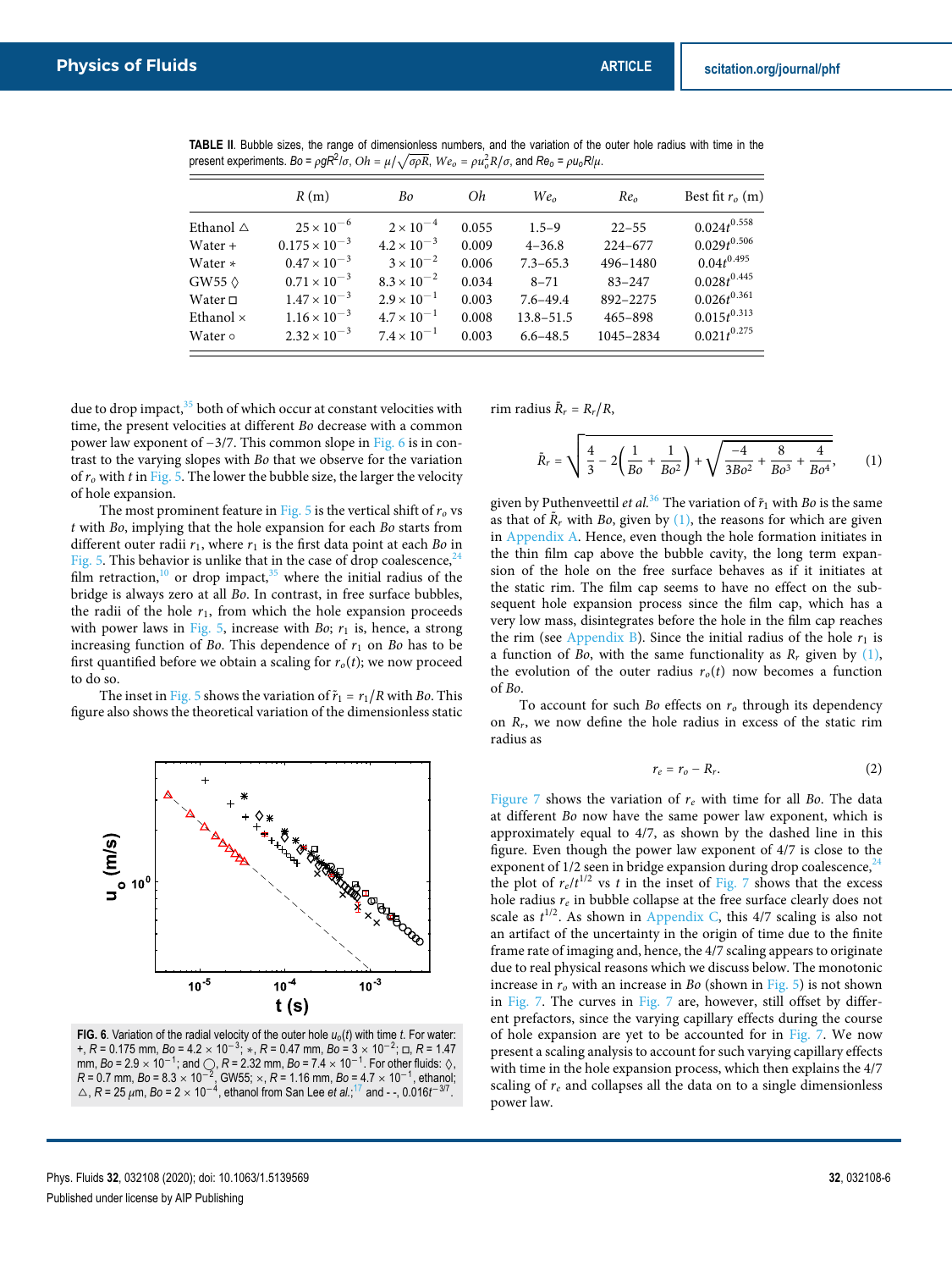

FIG. 7. Variation of the excess outer radius  $r_e(t)$  (2) with time t. The inset shows the variation of  $r_e$  normalized with  $\sqrt{t}$ , the inertial-capillary coalescence scaling.<sup>24</sup> For water: +, *R* = 0.175 mm, *Bo* = 4.2 × 10<sup>-3</sup>; ∗, *R* = 0.47 mm, *Bo* = 3 × 10<sup>-2</sup>; □, *R* = 1.47 mm, *Bo* = 2.9 × 10<sup>-1</sup>; and ○, *R* = 2.32 mm, *Bo* = 7.4 × 10<sup>-1</sup> For other fluids: ◊, *R* = 0.7 mm, *Bo* = 8.3 × 10<sup>-2</sup>, GW55; ×, *R* = 1.16 mm, *Bo* = 4.7 × 10<sup>-1</sup>, ethanol; △, *R* = 25 μm, *Bo* = 2 × 10<sup>-4</sup>, ethanol from San Lee *et al.*;<sup>17</sup>  $r - r$ ,  $r_e = 0.07 t^{4/7}$ ; and . . .,  $r_e = 0.053t^{1/2}$ .

# IV. SCALING ANALYSIS

Consider a static bubble at the free surface of a liquid whose schematic is shown in Fig.  $2(a)$ , where the rim has an initial static radius  $R_r$ . The static bubble undergoes thin film cap breakup and then hole expansion so that the rim expands to have a radius  $r_r(t)$ at an intermediate stage of hole expansion, the schematic of which is shown in Fig.  $2(b)$ . Accumulation of mass at the tip of the rim results in an expanding radius of the bulge  $r_b(t)$  at the tip of the rim, which will be at a distance  $r_T$  from the initial static location of the rim tip [see Fig. 2(b)]; the corresponding no-bulge case is discussed in Appendix D. The measured outer radius is  $r_o = r_r + r_b$ . Some part of the bulged tip travels along the horizontal free surface as a swell [see Fig. 2(c)], whose radius we assume to evolve in the same way as  $r_b$ . We now consider an integral analysis of the retracting and growing bulge to obtain the experimentally observed scaling law; the same scaling law is also obtained by a modified Euler equation approach, as shown in Appendix E.

We consider a control volume (CV) coinciding with the retracting and expanding bulge of radius  $r_b(t)$ , as shown in Fig. 2(b). The resulting CV is, hence, of the form of a torus having a radius  $r_r$  and a radius of cross section  $r_b$ . Mass balance of the CV results in

$$
\int_0^{r_T} 2\pi r_i w(r) dr = \pi r_b^2 2\pi r_r, \qquad (3)
$$

implying that the fluid in the film that retracted from  $r = 0$  to  $r<sub>T</sub>$  gets accumulated in a torus of radius  $r_r$ , whose radius of the cross section is  $r_b$ . The momentum balance in the  $r$  direction of the expanding and decelerating CV results in

$$
\rho \frac{d}{dt} \int_{V} \overline{v}_{r} dV = \Sigma \overline{F}_{r} - m \overline{a}_{r} - \int_{S} \overline{v}_{r} \rho \overline{v}_{r} \cdot d\overline{S}, \tag{4}
$$

where  $\overline{v}_r$  is the relative velocity in the *r* direction of the fluid inside the CV with respect to the decelerating CV, V is the volume of the CV,  $\overline{F}_r$  is the force in the *r* direction, *m* is the mass of the fluid in the CV,  $\overline{a}_r$  is the acceleration of the CV in the *r* direction, and  $\overline{S}$  is the surface area of the CV.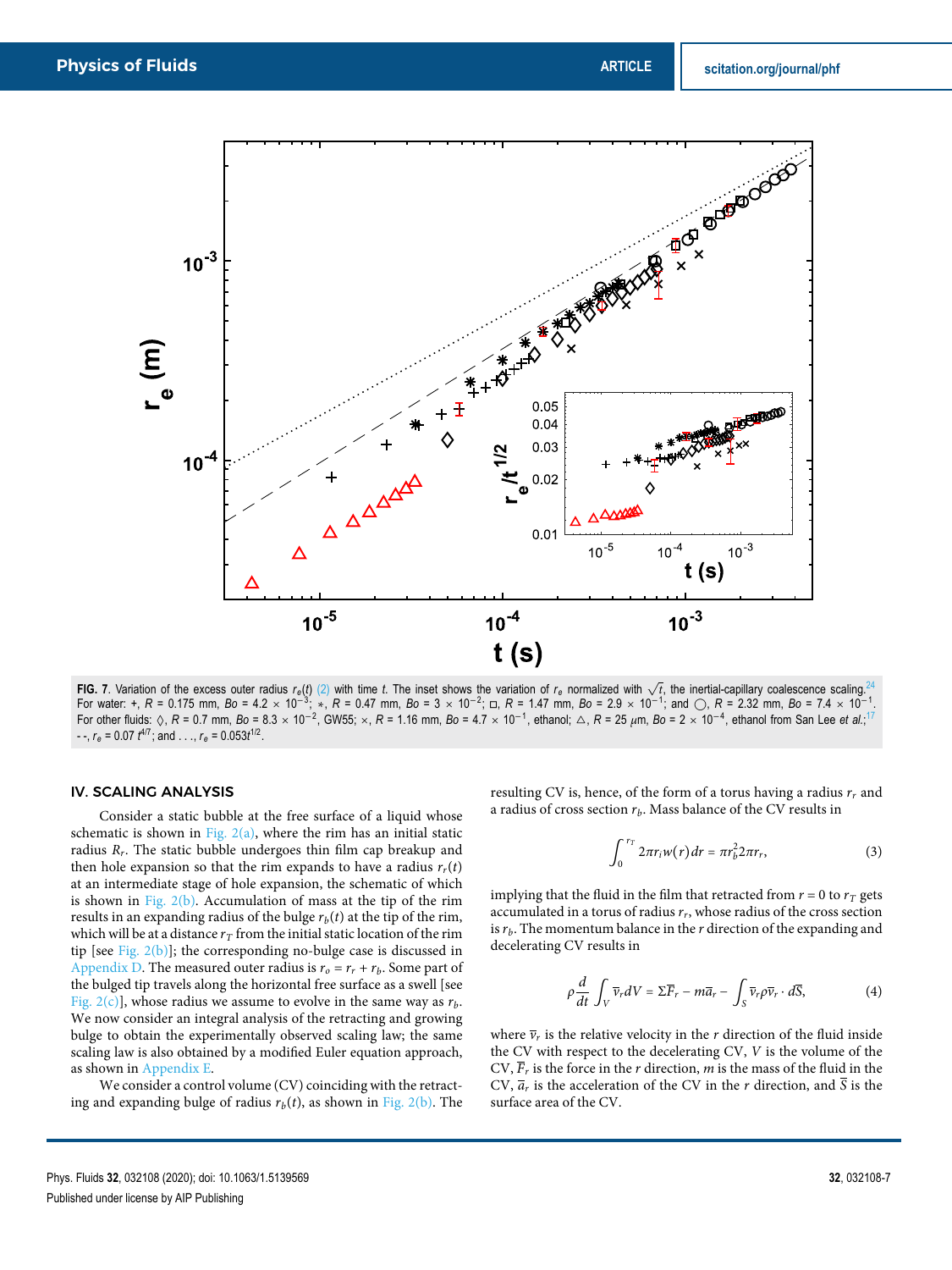Assuming that the fluid in the bulge moves with the same velocity as the bulge

$$
\int_{V} \overline{\nu}_r dV = 0. \tag{5}
$$

This assumption is justified at low Oh since velocity gradients inside the bulge are negligible in such a case, as the simulations of Savva and Bush<sup>16</sup> show; the present case of Oh ~  $10^{-3}$  (see Table II) satisfies this condition.

The component of the surface tension force at the bulge along *r* is  $F_{\sigma} = \sigma \cos \gamma (2\pi r_r + d_1) + \sigma \cos \gamma (2\pi r_r + d_2)$ . This force balances the force due to the pressure inside the bulge  $F_p = s\sigma/r_b$ , where

$$
s = 4\pi r_r r_b \theta \tag{6}
$$

is the surface area of the torus over the angle 2*θ*, as shown in Fig. 2(b). Hence,

$$
F_p = 4\pi r_r \sigma \theta = F_\sigma. \tag{7}
$$

The component of the weight of the bulge in the  $r$  direction,  $F_g = 4\pi r_b^3 \rho g \cos \phi / 3$ , can be neglected since  $F_\sigma / F_g$  $= R^2 r_r 3\theta / (r_b^3 \cos \phi \cdot B_o) \gg 1$  because  $B_o < 1$ ,  $R^2 r_r / r_b^3 \gg 1$ , and  $\phi$  is close to  $\pi/2$ . The viscous resistance at the surface of the CV is negligible due to the stress free condition at the bulge–air interface, and the viscous resistance in the neck region of the bulge is negligible since the gradients of velocity at the neck are negligible at low Oh. Then, the net force in the *r* direction is  $\Sigma \overline{F}_r \simeq F_\sigma$ , and the surface tension force in the  $r$ -direction is given by  $(7)$ .

Using (3), the fictitious force due to the deceleration of the CV,

$$
m\overline{a}_r = \rho \pi r_b^2 2\pi r_r \frac{d\overline{u}_T}{dt},
$$
\n(8)

where

$$
u_T = \frac{dr_T}{dt} \tag{9}
$$

is the retraction velocity along  $r<sub>T</sub>$ , with  $r<sub>T</sub>$  being the distance from the initial static rim position to the center of the swell at the tip of the retracting rim, as shown in Fig.  $2(b)$ . From the geometry shown in Fig. 2(b),

$$
\sin \phi = \frac{r_r - R_r}{r_T}.\tag{10}
$$

Since sin  $\phi \approx 1$ , for the case of retraction that we consider

$$
r_r \simeq r_T + R_r. \tag{11}
$$

The bulge radius  $r_b$  in (8) scales similar to that in the case of bridge expansion in drop coalescence,

$$
r_b = c_1 \frac{r_T^{3/2}}{\sqrt{R}},\tag{12}
$$

as obtained by Eggers, Lister, and Stone, $^{24}$  where  $c_1$  is a constant. As shown in Appendix F, Eq. (12) can also be obtained by a mass balance of the retracting rim to give  $c_1 = 1/2\sqrt{\pi}$  from (F11). Replacing  $r_r$  and  $r_b$  in (8) with (11) and (12), respectively, we obtain

$$
m\overline{a}_r = 2(\pi c_1)^2 \frac{\rho r_T^4}{R} \left(1 + \frac{R_r}{r_T}\right) \frac{d\overline{u}_T}{dt}.
$$
 (13)

Here,  $R_r/r_T \ll 1$  in (13) for the intermediate regime of hole expansion that we consider for  $Bo < 1$ . Hence, by dropping  $R_r/r_T$ , rewriting  $d\overline{u}_T/dt$  as  $u_T d\overline{u}_T/dr_T$  and using the value of  $c_1$  from (F11), (13) simplifies to

$$
m\overline{a}_r \simeq \frac{\pi}{2} \frac{\rho r_T^4}{R} u_T \frac{du_T}{dr_T}.
$$
 (14)

Assuming that the fluid in the film outside the bulge to be stationary, which results in  $v_r = -u_T$  over the surface s, whose expression is given by  $(6)$ , the net efflux of momentum in  $(4)$  becomes

$$
\int_{S} \overline{v}_r \rho \overline{v}_r \cdot d\overline{S} = \rho u_T^2 4\pi r_r r_b \theta. \tag{15}
$$

Using  $(5)$ ,  $(7)$ ,  $(14)$ , and  $(15)$  in  $(4)$  and simplifying, we obtain a Bernoulli differential equation,

$$
\frac{du_T}{dr_T} + P_1 u_T - \frac{Q_1}{u_T} = 0, \qquad (16)
$$

where

$$
P_1 = \frac{8r_b r_r R\theta}{r_T^4} \text{ and } Q_1 = \frac{8\sigma r_r R\theta}{\rho r_T^4}.
$$
 (17)

Using  $(11)$  in  $(17)$ , we obtain

$$
P_1 \simeq \frac{8r_b R\theta}{r_T^3} \bigg( 1 + \frac{R_r}{r_T} \bigg) \text{ and } Q_1 \simeq \frac{8\sigma R\theta}{\rho r_T^3} \bigg( 1 + \frac{R_r}{r_T} \bigg). \tag{18}
$$

Since  $R_r/r_T \ll 1$ , (18) reduces to

$$
P_1 \simeq \frac{8r_bR\theta}{r_T^3} \text{ and } Q_1 \simeq \frac{8\sigma R\theta}{\rho r_T^3}.
$$
 (19)

In (19), for small *θ*,

$$
\theta \simeq \sin \theta = \frac{(w/2)|_{r_T + d}}{r_b} \simeq \frac{(w/2)|_{r_T + r_b}}{r_b},\tag{20}
$$

when  $(w/2)|_{r+\frac{d}{r}}/r_b \ll 1$ . Using (F6) in (20), we obtain

$$
\theta \simeq \frac{1}{2} \frac{(r_T + r_b)^2}{R r_b}.
$$
\n(21)

Substituting  $(21)$  in  $(19)$ , we obtain

$$
P_1 \simeq \frac{4}{r_T} \left( 1 + \frac{r_b}{r_T} \right)^2 \text{ and } Q_1 \simeq \frac{4\sigma}{\rho r_T r_b} \left( 1 + \frac{r_b}{r_T} \right)^2. \tag{22}
$$

Since  $r_b/r_T \ll 1$  in our case, (22) reduces to

$$
P_1 \simeq \frac{4}{r_T} \text{ and } Q_1 \simeq \frac{4\sigma}{\rho r_T r_b}.
$$
 (23)

Since  $r_b$  in the expression for  $Q_1$  in (23) is given by (F10),  $Q_1$  can be expressed as

$$
Q_1 = \frac{4}{c_1} \frac{\sigma}{\rho} \sqrt{\frac{R}{r_T^5}}.
$$
 (24)

Using the standard method of solving the Bernoulli differential equation by transforming the equation into a linear ordinary differential equation (see Boas<sup>37</sup>), the solution for (16), with  $P_1$  and  $Q_1$ given by  $(23)$  and  $(24)$ , is

$$
\frac{u_T}{u_c} = c_2 \left(\frac{R}{r_T}\right)^{3/4},\tag{25}
$$

Phys. Fluids **32**, 032108 (2020); doi: 10.1063/1.5139569 **32**, 032108-8 Published under license by AIP Publishing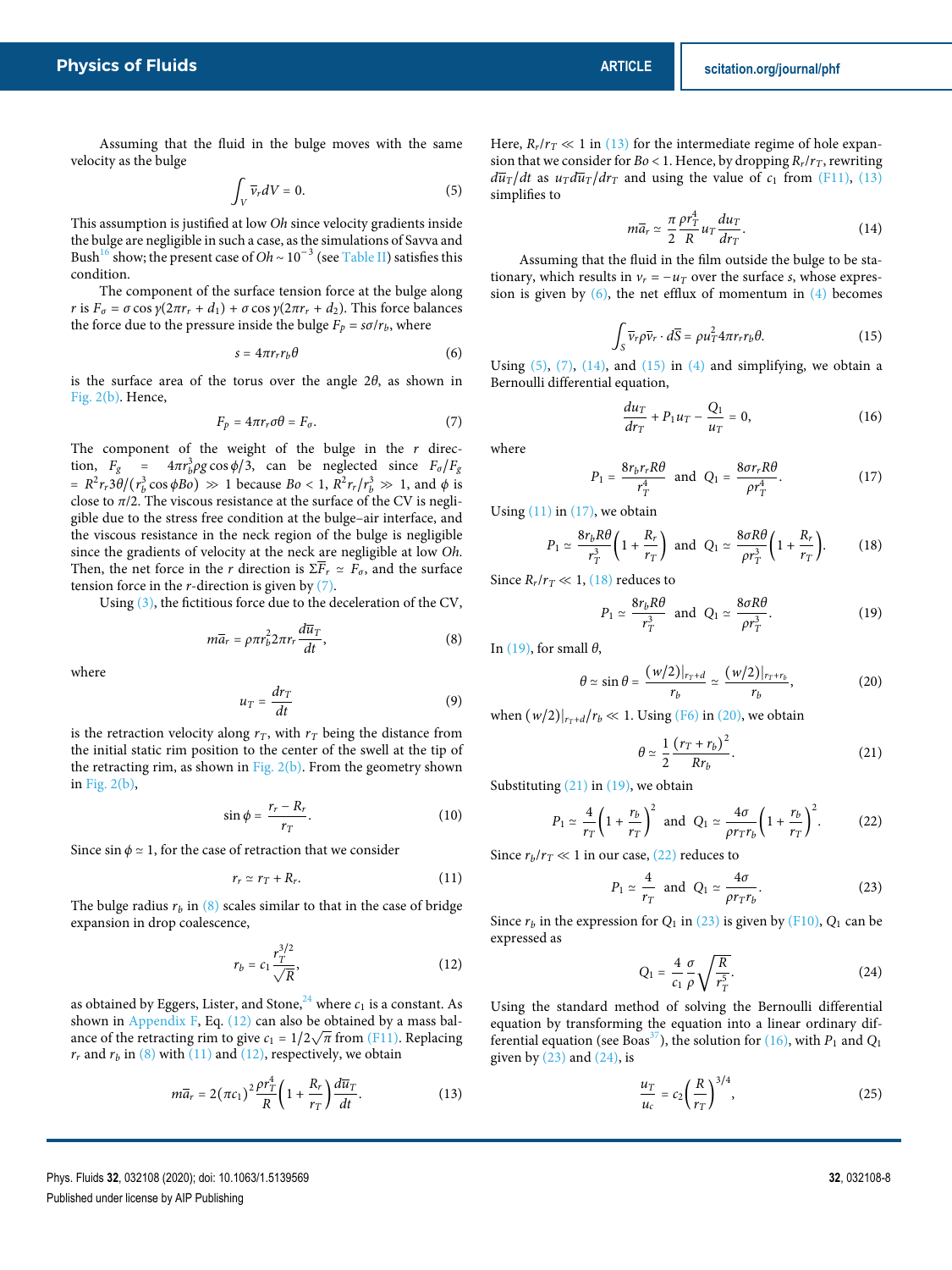after assuming the integration constant to be zero, where  $u_c$  $=\sqrt{\frac{\sigma}{\rho R}}$  is the capillary velocity and  $c_2 = \frac{4}{\sqrt{13c_1}} = 2.1$ . Substituting (9) in (25), rearranging, and integrating, along with using  $r_T \rightarrow 0$ as  $t \to 0$ , we obtain the dimensionless distance of rim tip retraction,  $\tilde{r}_T = r_T/R$ , as

$$
\tilde{r}_T = c_3 t^{*4/7},\tag{26}
$$

where  $t^* = t/t_c$  with  $c_3 = (7/\sqrt{13c_1})^{4/7} = 2.1$ .

# A. Expansion of the hole radius

Equation  $(26)$  is strictly valid in the initial stages of hole opening where the rim moves in the direction of  $r<sub>T</sub>$ . In the later stages, the swell moves horizontally; our measurements of the outer rim radius  $r<sub>o</sub>$  are mostly in this regime. However, as shown in Fig. 2(b),

$$
r_T + r_b \simeq \frac{r_o - R_r}{\sin \phi}.\tag{27}
$$

Since the increase in  $r<sub>b</sub>$  during our measurement time of  $r<sub>o</sub>$  is small because  $dr_b/dt \ll dr_o/dt$ , as shown in Appendix G,  $r_T + r_b \sim r_T$ . Furthermore, for the case when the ridge moves horizontally along the free surface  $\phi \simeq 90^\circ$  so that sin  $\phi \simeq 1$ . Using these scales in (27) implies that

$$
r_T \simeq r_o - R_r = r_e, \qquad (28)
$$

and the path traveled by the swell when it is moving horizontally scales approximately as the excess rim radius  $r_e$ . Hence, we expect (26) to be valid as a scaling law for  $r_e$  when the swell moves horizontally along the free surface. In other words, from  $(26)$  and  $(28)$ , the dimensionless excess hole radius scales as

$$
\tilde{r}_e \simeq c_3 \, t^{*4/7},\tag{29}
$$

where  $\tilde{r}_e = r_e/R$ , with the excess hole radius  $r_e$  given by (2). Dimensionally, this new scaling could be expressed as

$$
r_e = c_3 \left( \left( u_c t \right)^4 R^3 \right)^{1/7}, \tag{30}
$$

a function of two length scales  $u_c t = \sqrt{\sigma t^2/\rho R}$  and R.

Figure 8 shows the variation of the dimensionless excess hole radius  $\tilde{r}_e$  with the dimensionless time  $t^*$ . The datasets for different Bo collapse well on to the line

$$
\tilde{r}_e = 2.7 \ t^{*4/7} \tag{31}
$$

for the range of Bond numbers  $1 \times 10^{-4} < Bo < 1$ , in agreement with (29); note that the experimental value of the prefactor  $c_3$  in (31) also matches well with the theoretical value of 2.1 in  $(29)$ . The collapse is not perfect possibly because the difference between the actual curved path of travel of the swell and the distance  $r<sub>T</sub>$ , which is a function of Bo, is neglected in the present analysis. Furthermore, there could be a small contribution to the measured  $r<sub>o</sub>$  due to the expansion of the swell (see Appendix G), which is neglected in the present analysis. Despite these approximations, (29) captures the scaling of the expansion of the hole from bubble collapse at a free surface remarkably well.

It needs to be noted that the present scaling (31) is different from the conventional  $t^{1/2}$  inertial scaling proposed first by Keller<sup>25</sup> for the case of neck expansion for coalescing bubbles. As shown in Appendix H, the analysis by Keller,  $25$  as well as that by Culick<sup>11</sup> for



**FIG. 8**. Variation of the dimensionless excess outer radius of the rim  $\tilde{r}_e = r_e(t)/R$ with the dimensionless time  $t^* = t/t_c$ . For water: +,  $R = 0.175$  mm;  $\star$ ,  $R = 0.47$  mm; ◯, *<sup>R</sup>* = 2.32 mm; and <sup>◽</sup>, *<sup>R</sup>* = 1.47 mm. For other fluids: ◊, *<sup>R</sup>* = 0.7 mm, GW55;  $\times$ ,  $R = 1.16$  mm, ethanol;  $\Delta$ ,  $R = 25 \mu$ m, ethanol from San Lee *et al.*;<sup>17</sup> and --,  $\tilde{r}_e = 2.7t^{*4/7}$  (31).

films of constant thickness, implicitly assumes that there is no bulge formation at the retracting rim tip. We show in Appendix D that the present analysis retrieves the  $\hat{t}^{1/2}$  scaling in the limiting case of hole expansion without bulge formation at the retracting rim tip. Although fundamentally different from the present problem, the same 4/7 scaling exponent of the horizontal length scale with time has been found in film rupture over solid substrates for power law fluids when inertia dominates, $38$  for the length scale in the neighborhood of an inertia driven microjet due to a collapsing cavity,<sup>39</sup> and in the inertial collapse of holes. $\frac{4}{3}$ 

#### B. Velocity of hole expansion

The scaling (29) implies that the dimensionless outer radius

$$
\tilde{r}_o \simeq c_3 \left( t/t_c \right)^{4/7} + \tilde{R}_r. \tag{32}
$$

On the RHS of (32), the only term that has gravitational dependence, through its dependence on Bo shown by  $(1)$ , is the dimensionless static rim radius  $\tilde{R}_r$ . The gravitational dependence of  $\tilde{r}_o$  is, hence, due to the dependence of its initial condition, namely,  $\tilde{R}_r$  on gravity.  $\tilde{R}_r$ , which is independent of time, also occurs as an addition to the first, time dependent, capillary term in (32). Such a gravitational dependence of  $\tilde{r}_o$ , since it is of the form of an addition of an initial condition that is constant with respect to time, will vanish when we calculate the velocity of hole expansion  $u_0 = dr_0/dt$ , making  $u_0$  independent of gravity effects. This is also the reason why the same slopes are observed for the variation of  $u_0$  with t in Fig. 6.

Differentiating (29) with respect to time yields the Weber number of hole expansion  $We_0 = \rho u_0^2 R / \sigma$  as

$$
We_0 \simeq c_4 \, t^{* - 6/7},\tag{33}
$$

where  $c_4 = (4c_3/7)^2 = 1.4$ . Figure 9 shows the variation of  $We_o$  with t ∗ ; the data collapse fairly well to

$$
We_o = 2.5 \t t^{* - 6/7}, \t(34)
$$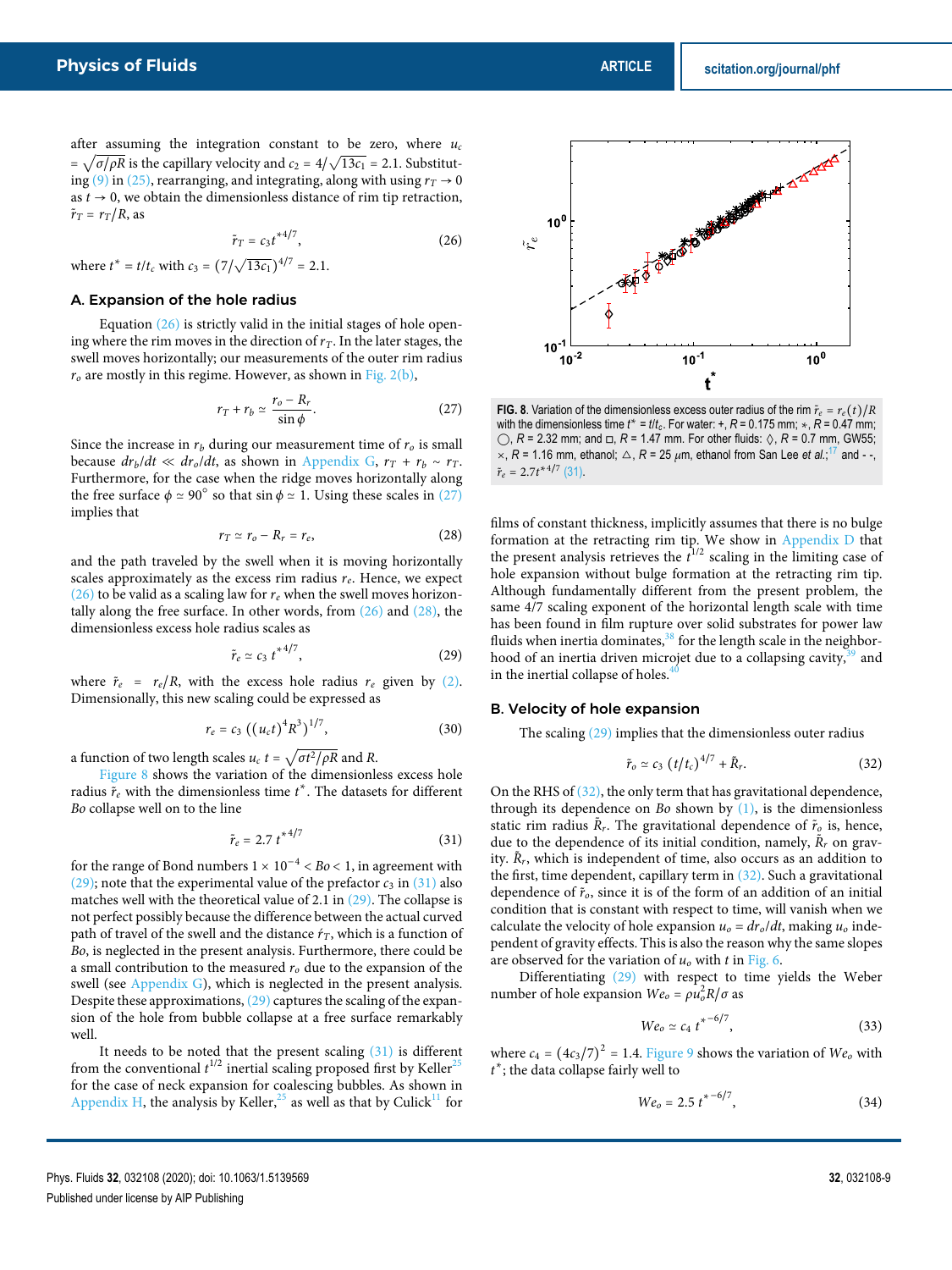

**FIG. 9**. Variation of the Weber number of expansion of the outer radius of the hole  $We_0$  with the dimensionless time  $t^* = t/t_c$ . For water: +,  $R = 0.175$  mm;  $\star$ ,  $R = 0.47$  mm;  $\bigcirc$ ,  $R = 2.32$  mm; and  $\Box$ ,  $R = 1.47$  mm. For other fluids:  $\Diamond$ ,  $R = 0.7$  mm, GW55;  $\times$ ,  $R = 1.16$  mm, ethanol;  $\triangle$ ,  $R = 25$   $\mu$ m, ethanol from San Lee *et al.*;<sup>17</sup> —,  $We_o = 2.5t^{* - 6/7}$  (34); and --,  $We_i = 64$  (38).

in agreement with  $(33)$ . The theoretical value of  $c_4$  in  $(33)$  is in agreement with the value obtained from experiments in (34). The dimensionless scaling (33) implies that

$$
u_o = c_5 \left( u_c^4 (R/t)^3 \right)^{1/7}, \tag{35}
$$

a function of two velocity scales  $u_c$  and  $R/t$ , where  $c_5 = \sqrt{c_4} = 1.2$ . The dependence of  $We<sub>o</sub>$  on the excess hole radius can be obtained from (29) and (33) as

$$
We_o = c_6 \tilde{r}_e^{-3/2}, \tag{36}
$$

where  $c_6 = (4/7)^2 c_3^{7/2} = 4.4$ .

# C. Initial velocity of hole expansion

The velocity scaling (35) implies that  $u_0 \rightarrow \infty$  when the initiation of hole expansion occurs at  $t \to 0$ . However, the present scaling is only valid from the time when a bulge of fluid has formed at the tip of the retracting rim, which occurs after a small time from the initiation of hole expansion. At the very beginning of hole expansion, after the thin film cap has fragmented, when  $r_T < R_{\mu\sigma} = \mu^2/\sigma\rho$ , viscous effects will be prevalent and no bulge is expected to form at the rim tip. $\frac{14,16}{10}$  In this viscous region, the hole expansion velocity is expected to follow either  $u_0 \sim u_{\mu\sigma} = \sigma/\mu$ , as in the case of drop coalescence,<sup>19</sup> or  $u_o \sim \sqrt{u_{\mu\sigma}R/t}$ , as in the case of bubble coalescence.<sup>18,21,22</sup> It is also possible that there is no direct transition between an initial viscous and a later inertial regime, as shown by Castrejón-Pita et  $al<sup>41</sup>$  for the case of breakup of filaments. In any case, the length scale  $R_{\mu\sigma}$  is of the order of nanometers in usual fluids, and this regime is, hence, not observed in our measurements that have a maximum resolution of 3.4 *μ*m/pix.

Beyond this initial viscous region, before the temporal decay of velocity predicted by (35) sets in with accumulation of fluid at the rim tip, in a short region for  $r_T > R_{\mu\sigma}$ , we expect the spatial acceleration to be much larger than the temporal acceleration. This region, being the first observable region, we denote as the initial region

with a subscript *i*. In this region, we measure  $u_{Ti}$ , the initial rim tip retraction velocity in the direction of  $r<sub>T</sub>$ , as described in Appendix I. Figure 10 shows the variation of the Capillary number based on  $u_{Ti}$ ,  $Ca_i = \mu u_{Ti}/\sigma$ , with *Oh*, where the error bars show the error in  $Ca_i$ due to the error in velocity measurement  $\delta u_{Ti} \simeq 2p/t_i$ . This figure shows that

$$
Ca_i \simeq 8 \; Oh, \tag{37}
$$

implying that  $u_{Ti} \approx 8 u_c$ . In other words,

$$
We_i \simeq 64,\tag{38}
$$

where  $We_i = \rho u_{Ti}^2 R / \sigma$  is the initial Weber number of rim tip retraction, showing the inertial dominance in the initial hole expansion. This initial Weber number  $We_i$  is shown in Fig. 9; the Weber numbers of hole expansion decrease with time as per  $(33)$  starting from Wei. These initial velocities, and the corresponding Weber numbers  $We<sub>i</sub>$ , seem to be independent of  $U<sub>TC</sub>$  since, as shown in Appendix B, the thin film cap disintegrates before the hole in the thin film cap reaches the static rim.

Figure 10 shows the variation with Oh of the estimated values of the Capillary numbers of film retraction in the spherical thin film cap,  $Ca_{TC} = \mu U_{TC}/\sigma$ , for bubbles in water, calculated for the same radii as our bubbles in experiments with water.  $Ca_{TC}$  are an order of magnitude larger than  $Ca<sub>i</sub>$  and have a different dependence on  $Oh$ compared to (37). The velocities of hole expansion decrease from  $U_{TC}$  in the thin film cap to  $u_{Ti}$  at the beginning of hole expansion from which point onward the hole expansion obeys (35). The variation of  $Ca_{TC}$  with Oh, shown in Fig. 10, could be obtained by using  $U_{TC} = \sqrt{\frac{2\sigma}{\rho h}}$  and  $h = R^2/20$  m for water<sup>7</sup> in the expression for  $Ca_{TC}$  to obtain

$$
Ca_{TC} = \sqrt{\frac{40}{R_{\mu\sigma}}} \, Oh^2,\tag{39}
$$



**FIG. 10**. Variation of the dimensionless initial hole expansion velocity (41) with Ohnesorge number. <sup>◁</sup>, *<sup>R</sup>* = 1.9 mm, water; ▽, *<sup>R</sup>* = 4.08 mm, water; ◂, *<sup>R</sup>* = 1.45 mm, GW48 (30 ○C); ▲, *<sup>R</sup>* = 2.1 mm, GW48 (30 ○C); <sup>∎</sup>, *<sup>R</sup>* = 1.66 mm, GW55; <sup>⧫</sup>,  $R = 1.85$  mm, GW55;  $\triangleright$ ,  $R = 2.11$  mm, GW55;  $\star$ ,  $R = 1.52$  mm, GW55; and  $\bullet$ ,  $R = 2.17$  mm, GW72. The symbols  $\bigcirc$ ,  $\Box$ , and + denote the same bubbles as in Fig. 5. —,  $Ca_i = 8$  *Oh* (37); −. –, the vertical line denoting  $Re_i \approx 1$ ; and . . .,  $Ca_i$ = 1.8. The blue colored symbols with inside dots represent the Capillary number based on  $U_{TC}$  and  $Ca_{TC}$ , calculated for the cases shown by the corresponding hollow or solid symbols. – –,  $Ca_{TC} = \mu U_{TC}/\sigma = \sqrt{40/R_{\mu\sigma}} O_{\mu}^2$  (39).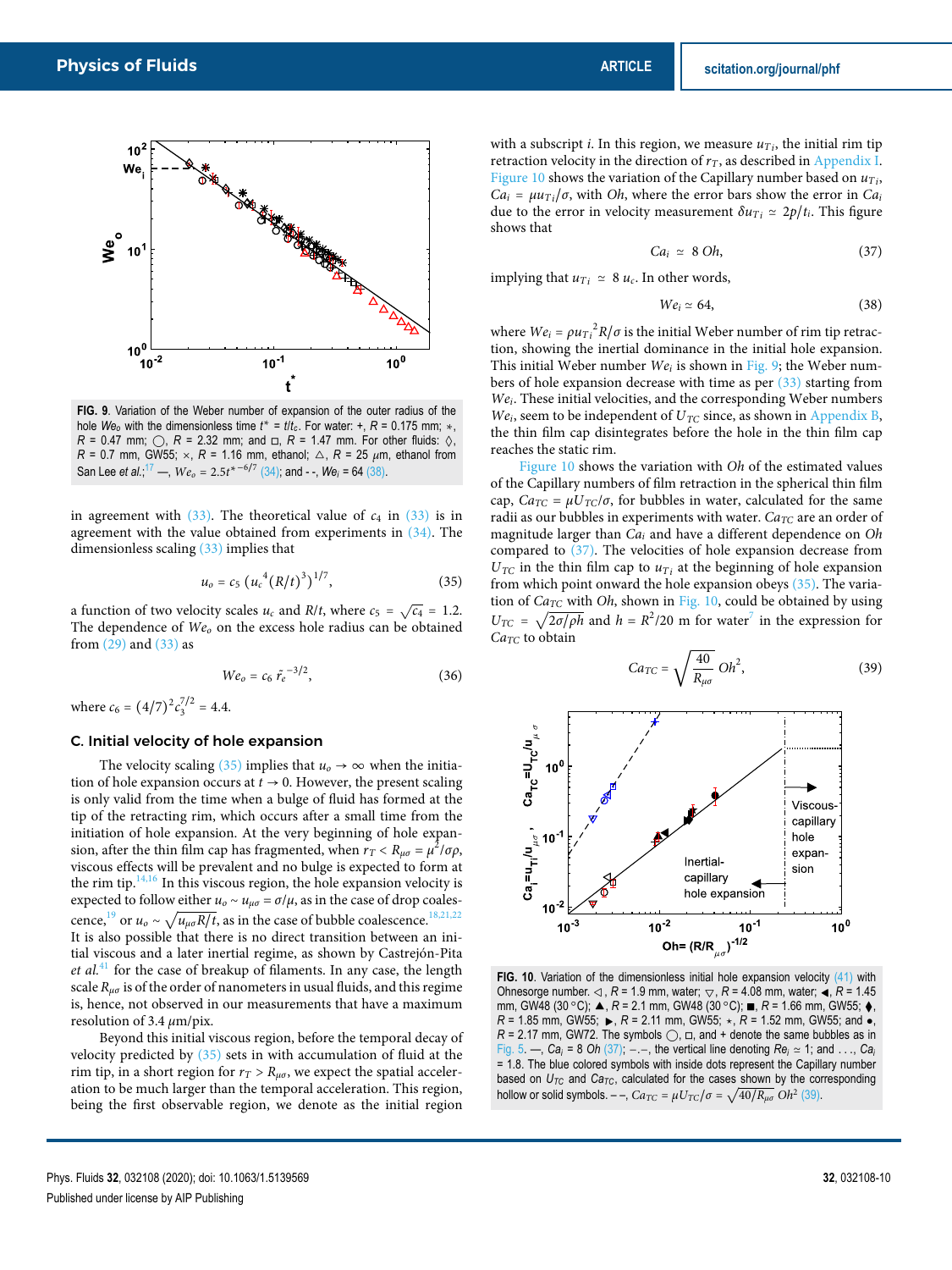where 40 is in meters;  $(39)$  is shown by the dashed line in Fig. 10. Since (39) also implies that  $U_{TC} = \sqrt{40/R} u_c$ , similar to the case of initial velocity given by  $(38)$ , the Weber numbers based on  $U_{TC}$  will be  $\sqrt{40/R}$ , independent of viscosity.

# D. Viscous effects in hole expansion

The condition for viscous effects in hole expansion can now be obtained as follows. Neglecting temporal acceleration in the initial region discussed in Sec. IV C, we obtain

$$
\frac{1}{2}\rho u_{Ti}^2 \sim \frac{\sigma}{r_{bi}},\tag{40}
$$

where  $r_{bi}$  is the initial radius at the rim tip. From  $(40)$ , we obtain

$$
Ca_i \sim \sqrt{\frac{2}{\tilde{r}_{b_i}}} \; Oh,
$$
\n(41)

where  $\tilde{r}_{b_i} = r_{b_i}/R$ , the dimensionless initial radius of the rim tip. A comparison of  $(41)$  and  $(37)$  gives

$$
\tilde{r}_{b_i} \simeq 3 \times 10^{-2}.\tag{42}
$$

Using (37) and (42), we get the initial Reynolds number of retraction of the rim tip  $Re_i = \rho u_{Ti} r_{b_i} / \mu$  as

$$
Re_i \simeq \frac{0.24}{Oh}.\tag{43}
$$

Since the hole expansion Reynolds numbers  $Re_0$  decrease with time starting from these  $Re_i$ , when  $Re_i \sim 1$ , viscous effects will be important from the beginning of hole expansion. According to  $(43)$ ,  $Re_i \approx 1$  when  $Oh \approx 0.24$ ; Fig. 10 shows this viscous limit of the present scaling laws by the vertical dashed–dotted line. For  $Oh > 0.24$ , one would expect the initial retraction velocity to scale as  $u_{\mu\sigma}$ , implying that  $Ca<sub>i</sub> = constant$ , whose value is shown in Fig. 10 to be equal to 2, and the temporal evolution of hole expansion velocity in this viscous regime is then expected to obey the scaling laws proposed by Savva and Bush<sup>16</sup> and Munro *et al.*<sup>22</sup> No sharp swell is seen in this viscous regime, as could be seen comparing points A and B in Fig. 11.

For  $Oh < 0.24$ , viscous effects will not be important from the beginning of hole expansion, but will become important at some



**FIG. 11**. Comparison of the swell in a high viscosity fluid with that in water at approximately 1.4 ms after the thin film rupture. (a) A smooth swell for *R* = 2.4 mm (*Oh* = 0.27, *R*/*Rμσ* = 13.7) in GW86.8. Image width is 5.1 mm. (b) A sharp swell for *<sup>R</sup>* = 2.32 mm (*Oh* = 0.0025, *<sup>R</sup>*/*Rμσ* = 16 <sup>×</sup> <sup>10</sup><sup>4</sup> ) in water. Image width is 4.63 mm.

time when  $Re_0 = \rho u_0 R/\mu \sim 1$ . Replacing  $u_0$  in  $Re_0 \sim 1$  with (35) and rewriting the resulting expression in terms of Oh, the corresponding dimensionless time beyond which viscous effects will become important is

$$
t_v^* = t^*|_{Re_0 \sim 1} \simeq \left(\frac{c_5}{Oh}\right)^{7/3}.
$$
 (44)

For  $0.003 \le Oh \le 0.055$ , the range of Oh of the present study,  $1.72 \times 10^3 < t_v^* < 1.53 \times 10^6$ . These times are a few orders larger than our range of  $t^*$  (see Figs. 8 and 9) so that viscous effects could be neglected in our analysis. The corresponding dimensionless excess radii at which the present scaling will have to be modified to include viscous effects could be calculated from (44) by using  $(29)$  as

$$
\tilde{r}_{ev} = \tilde{r}_e|_{Re_o \sim 1} \simeq \frac{c_3 c_5^{4/3}}{Oh^{4/3}}.
$$
\n(45)

For the present range of *Oh*,  $162 < \tilde{r}_{ev} < 7853$ , is much larger than the range of  $\tilde{r}_e$ , as shown in Fig. 8. The present scaling is expected to be valid up to a dimensionless excess radius given by (45).

#### V. DISCUSSION AND CONCLUSIONS

The primary contribution of the present paper is the finding of a novel  $t^{4/7}$  dependence of the outer radius  $r_o$  on time t during the expansion of a hole at a liquid surface from bubble collapse at that surface. The physical explanation for this scaling is embodied in the scaling analysis presented in this paper. Such a scaling, different from the usually observed  $t^{1/2}$  scaling of the neck radius in drop/bubble coalescence<sup>18</sup> as well as in the linear growth of hole in thin films of constant thickness $10,11$  and the hole expansion in drop impact into a pool, $35$  is seen in millimetersized bubbles at the surface of low viscosity fluids. In such bubbles, the retraction of the static rim of the bubble, after the initial viscous regime, results in the hole expansion at the free surface in a regime of low Ohnesorge numbers (Oh), high Reynolds numbers ( $Re<sub>o</sub>$ ), and low Capillary numbers ( $Ca<sub>o</sub>$ ); surface tension and inertia dominate the dynamics in this intermediate regime of hole expansion.

In such a regime, the surface tension force at the tip of the rim, which retracts the rim, is a function of the rim tip radius  $r_b$ , which itself varies with time as  $r_b \sim r_T^{3/2}/\sqrt{R}$  due to the accumulation of mass at the rim tip, where  $r<sub>T</sub>$  is the radial distance of travel along the interface from the initial static rim position. We show that when this surface tension force balances the unsteady inertia at the tip, the  $t^{4/7}$  scaling occurs to yield  $r_T \sim ((u_c t)^4 R^3)^{1/7}$ (26), a function of two length scales  $u_c t$  and R, where  $u_c$  is the capillary velocity. Since  $r_T \cong r_o - R_r = r_e$ , the horizontal radius of the dynamic rim in excess of the initial static rim radius  $R_r$ , the variation of  $r<sub>o</sub>$  with time then also shows a strong gravity dependence. The gravity dependence of  $r_o$  is because  $R_r$  is a strong function of Bond number (Bo), as given by Puthenveettil et al.<sup>3</sup> (1). The dimensionless scaling of the excess dynamic rim radius is then  $r_e/R \sim t^{*4/7}$  (29), where  $t^* = t/t_c$ , with  $t_c$  being the inertialcapillary time scale. Hence, the gravity effects in the radius evolution come through the initial condition as an addition of the starting, constant, radius of the static rim  $R_r$ . This strong dependency on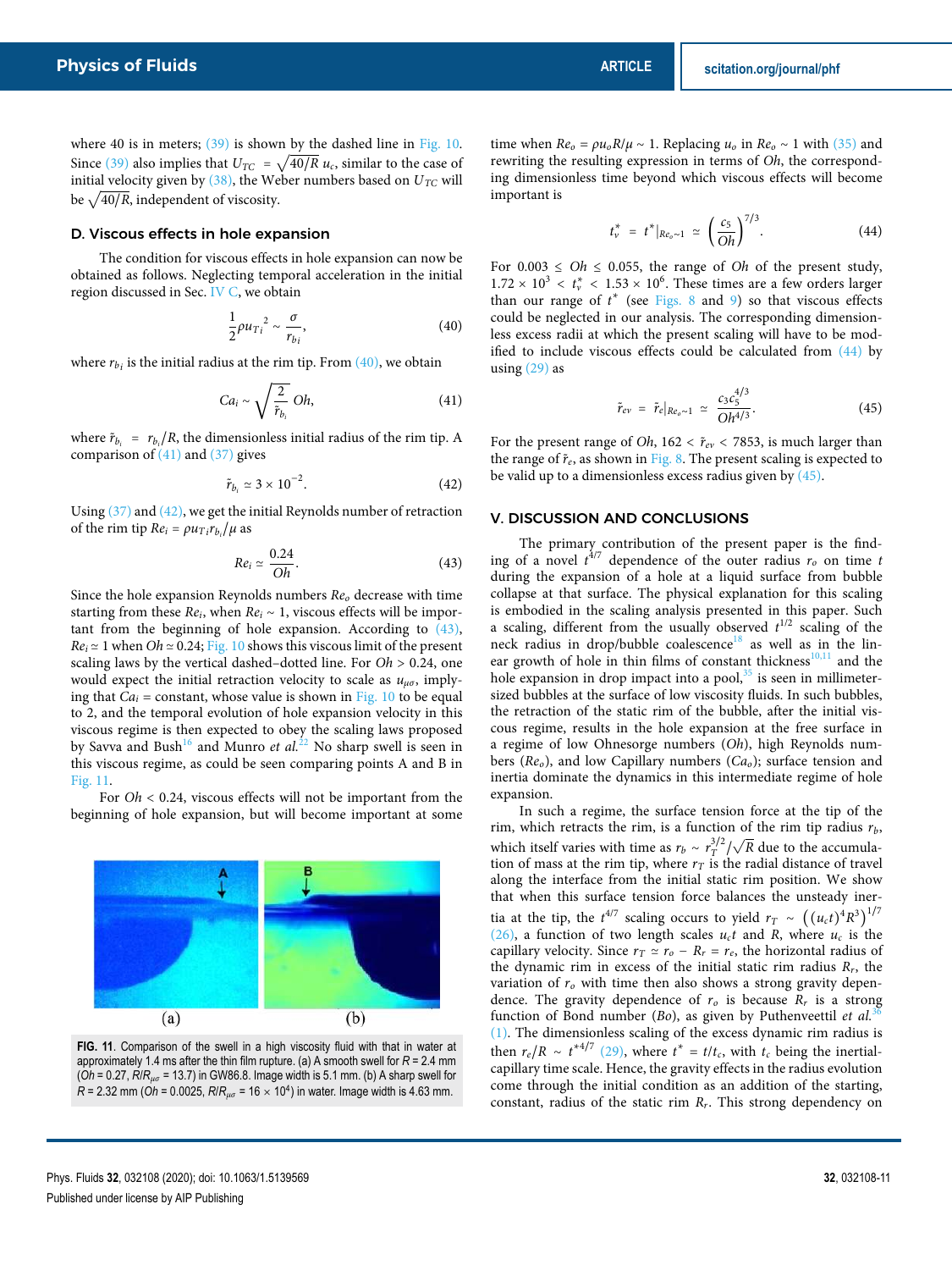initial conditions for the evolution of  $r<sub>o</sub>$  is a major feature of the present problem, in contrast to the universality and initial condition independence proposed for other bridge/neck expansion or neck pinching problems. Since  $R_r$  is independent of time, the scaling of velocity, however, becomes independent of gravity effects to give  $u_o \sim (u_c^4 (R/t)^3)^{17}$  (35), a function of two velocity scales  $u_c$  $\frac{4}{D}$ / $\frac{1}{3}$ )<sup>1/7</sup> and R/t; the corresponding Weber number of hole expansion scales as  $We_o \sim t^{*^{-6/7}}$  (34).

These scalings of the hole radius and velocity of hole expansion occur during an intermediate period of the whole process of hole expansion from bubble collapse. The initial hole expansion occurs in the thin film cap and occurs with the well-known Taylor–Culick velocity  $U_{TC} = \sqrt{2\sigma/\rho h}$ ,<sup>7</sup> with h being the film thickness. Since  $h \approx 50$  nm for 1 mm water bubbles,  $U_{TC} \approx 38$  m s<sup>−1</sup>, a high velocity that is about an order of magnitude larger than the initial velocities of hole expansion in the present case; the film then disintegrates before it reaches the static rim. This disintegration could be the reason for our finding, implied in the above scaling law, that the static rim retracts without showing any effect of the high  $U_{TC}$  on the thin film cap.

The present evolution of the hole radius from a free surface bubble at intermediate times, since it occurs at low Oh and large Reo, could be described by an inviscid dynamics. However, at the very beginning of the retraction of the static rim, due to the very thin rim thickness, a viscous regime could be present in the hole expansion dynamics, as suggested in the case of drop coalescence by Eggers, Lister, and Stone; $24$  the retraction would then occur with a constant velocity of  $u_{\mu\sigma} = \sigma/\mu$ , neglecting logarithmic corrections. This regime is, however, inaccessible to optical investigations since the regime occurs within a viscous length scale R*μσ*  $= \mu^2/\rho\sigma$  of nanometers. The regime considered in the present study is expected to occur at intermediate times after the Taylor–Culick regime in the thin film cap and the very short viscous regime in the rim are over. The initial velocities of the present regime  $u_{T_i}$  would then scale as the capillary velocity, with the corresponding Weber number,  $We<sub>i</sub>$ , being a constant  $(38)$ . Starting from these capillary velocities, the Weber numbers of hole expansion decay with a  $t^{-6/7}$ dependence.

Since the velocity of hole expansion decays with time, one would expect the viscous effects to become important in the hole expansion at large times, at which point the dynamics is expected to deviate from the present scaling laws. This would occur when  $Re_0 \sim 1$ , the corresponding time would be  $t_v \sim t_{\mu\sigma}/Oh^{16/3}$ , where  $t_{\mu\sigma}$  $= \mu^3/\rho \sigma^2$  is the viscous-capillary time scale. Since  $t_v$  is a few orders larger than the present measurement times, the present dynamics remain inviscid. However, with an increase in viscosity of the fluids, and correspondingly Oh, t*<sup>ν</sup>* would decrease sharply and, hence, in highly viscous fluids, viscous effects would be significant even at the intermediate times of the present scaling; the dynamics would then deviate from that in the present regime even at intermediate times. The dynamics would be viscous from the beginning of the hole expansion itself when the Reynolds number in terms of the initial velocity and the rim tip radius  $Re<sub>i</sub>$  is of order one. We estimate that such a viscous regime would occur for  $Oh > 0.24$  and the images from the hole expansion in an experiment at  $Oh = 0.27$  show the absence of the swell that propagates. The scaling of hole expansion in these viscous regimes is, however, unclear, but expected to be similar to that in the viscous regimes investigated by Munro *et al.*<sup>22</sup> for bubble coalescence.

### ACKNOWLEDGMENTS

The authors would like to acknowledge the partial financial support from DST, Government of India, under the FIST Grant (Grant No. SR/FST/ETII-017/2003) and the Core Research Grant (Grant No. SR/S3/MERC/028/2009), for this study. S.K. gratefully acknowledges the fellowship from DAE, Government of India.

#### APPENDIX A: REASON FOR  $\tilde{r}_1$  TO FOLLOW (1)

If  $t_1$  is the time for the retraction to occur from the static rim of radius  $R_r$  to  $r_1$ , the dimensionless radius of the first point of our measurement of the retracting rim is

$$
\tilde{r}_1 = \tilde{R}_r + \tilde{r}_T|_{t=t_1} \sin \phi. \tag{A1}
$$

Since  $\sin \phi = 1 - (\tilde{R}_r/2)^2$  for small *Bo* (see Ref. 36) and  $\tilde{r}_T$  $= c_3 (t/t_c)^{4/7}$  from (26), at time  $t_1$ , (A1) becomes

$$
\tilde{r}_1 = \tilde{R}_r \big( 1 - \frac{c_3}{4} \big( t_1 / t_c \big)^{4/7} \tilde{R}_r \big) + c_3 \big( t / t_c \big)^{4/7} . \tag{A2}
$$

For the points shown in the inset of Fig. 5,  $t_1/t_c \leq 4 \times 10^{-2}$ . Hence,  $t_1/t_c \ll 1$ , implying that  $\tilde{r}_1 \simeq \tilde{R}_r$  as per (A2);  $\tilde{r}_1$  then also follows (1).

# APPENDIX B: TIME SCALE OF THIN FILM FRAGMENTATION

Considering only the inertial destabilization of Rayleigh– Taylor type, the time for the growth of instability in the thin film cap, as given by Lhuissier and Villermaux, $^7$  is

$$
\tau \sim \sqrt{Bo_c} \left( \frac{\sqrt{h^3/R_c}}{g} \right)^{1/2},\tag{B1}
$$

where  $R_c$  is the cap radius [see Fig. 2(b)] and  $Bo_c = \rho g R_c^2 / \sigma$ . The distance from the top of the thin film cap to the rim is  $S = \theta_c R_c$ , where  $\theta_c$  is the angle that the rim makes with the vertical [see Fig. 2(a)];  $\theta_c \simeq \sin \theta_c = R_r/R_c = \sqrt{Bo/3}$  from Puthenveettil *et al.*<sup>36</sup> Then, the time for travel of the hole from the top of the cap to the rim is

$$
t_c = S/U_{TC} \sim B o_c \sqrt{\frac{h}{g}}.\tag{B2}
$$

The thin film cap would have fully fragmented, if

$$
\tau/t_c \sim \frac{1}{\sqrt{Bo_c}} \left(\frac{h}{R_c}\right)^{1/4} \ll 1.
$$
 (B3)

In our experiments, 1.5 nm < h < 0.26 *μ*m, 0.35 mm < R<sup>c</sup> < 3.2 mm, and  $0.02 < Bo_c < 1.4$ , resulting in  $0.08 < \tau/t_c < 0.35$ ; (B3) is hence always satisfied in the present study. In addition to the Rayleigh Taylor instability, the disintegration of the thin film is also aided by other mechanisms such as Kelvin Helmholtz instability and centrifugal instability due to travel over a curved path and fast escape of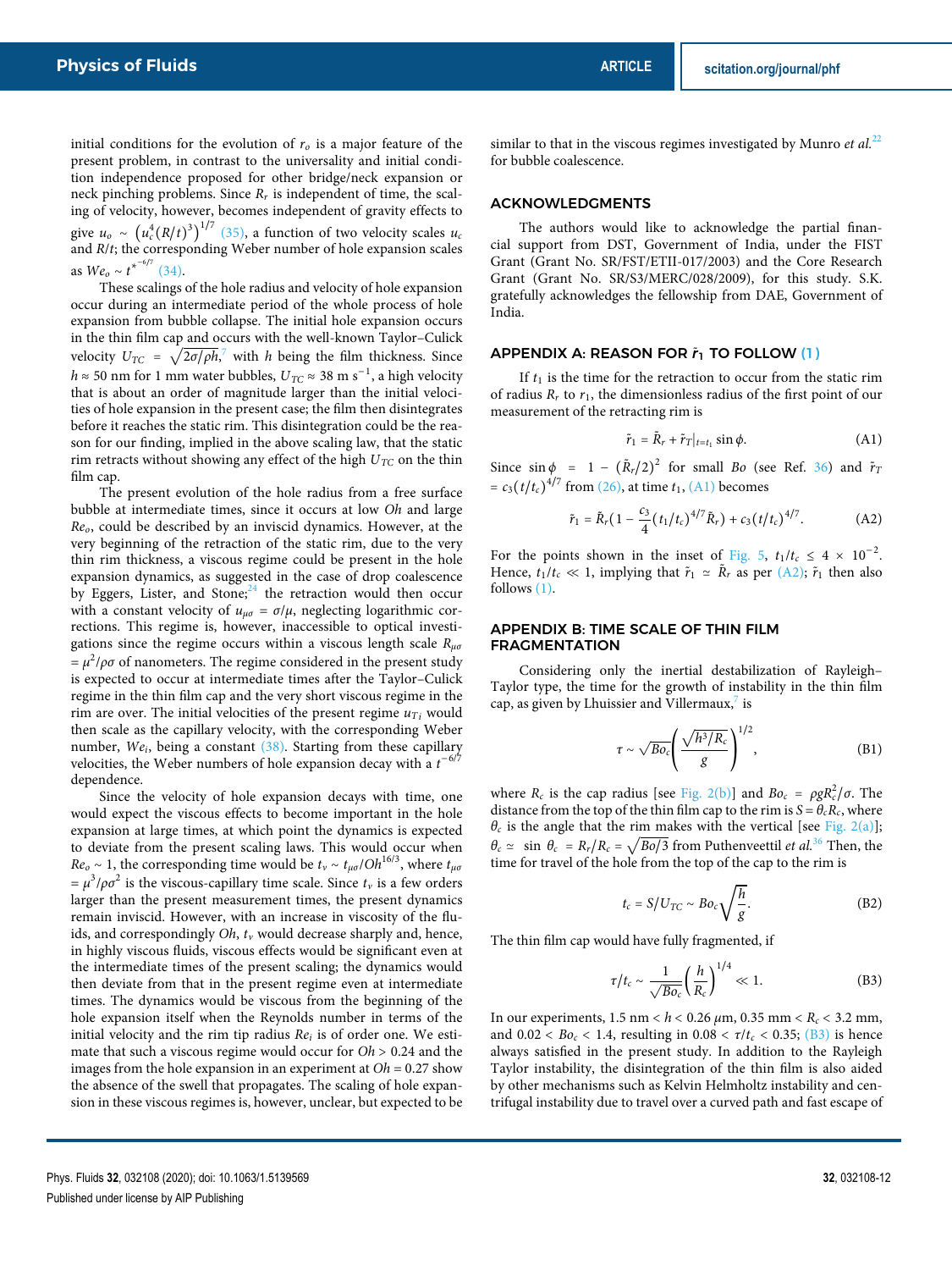the gas inside the bubble. Hence, the estimate  $(B1)$  of the time taken for the thin film cap to disintegrate is an overestimate, implying that the thin film would definitely have disintegrated due to fragmentation by the time the hole grows to reach the static rim. In agreement with the above estimate and with the observations of Lhuissier and Villermaux $^7$  and Krishnan, Hopfinger, and Puthenveettil, $^{42}$  we also observed that the thin film was fully aerosolized by the time the hole growth reached the static rim.

# APPENDIX C: UNCERTAINTY IN THE ORIGIN OF TIME

We fix the origin of time  $(t = 0)$  as the instant at which the film has vanished and the static rim is exposed. Even though the fast retraction of the rim is captured with a high frame rate  $(\leq 19000$  fps and ≤100 000 fps), the images could still miss, in some cases, the exact instant at which the static rim is exposed. In such cases,  $t = 0$  is taken as that instant corresponding to the next available image after the film has vanished, which would, however, actually be at a time interval *δ*t after the actual instant at which the static rim is exposed. Such an offset in the origin of time could result in a deviation of the measured scaling relation of  $r_e$  vs t with the actual scaling relation. Let  $R_0$  be the measured radius corresponding to the measured  $t = 0$ , while the radius at the actual  $t = 0$  is  $R_r$ . We calculate  $\delta t$  as the time taken for the radius to expand from  $R_r$  to  $R_0$ , using the rim expansion velocity (38) and the value of  $R_r$  from (1). The deviation in the scaling law of  $r_e$  due to the uncertainty in the origin of time could be found by plotting  $r_e$  vs  $t_n = t - \delta t$  along with the plot of  $r_e$  vs t. Figure 12 shows such a plot, where the black circles show  $r_e$  vs t, while the blue circles show  $r_e$  vs  $t_n$ . A slight deviation in the scaling of  $r_e$  vs  $t_n$  is seen only in the initial part of the data, with the latter part aligning with  $r_e$  vs t, which follows the 4/7 power law scaling. Even in the initial part of the data, the deviation due to the uncertainty in the origin of time takes the data farther away from the  $t^{1/2}$ scaling, with the  $r_e$  vs  $t_n$  showing a much closer match with the  $t^{4/7}$ scaling than the  $t^{1/2}$  scaling.



**FIG. 12**. Effect of uncertainty in the origin of time on the variation of the excess radius (*re*) for *R* = 2.32 mm in water. Black circles, *r<sup>e</sup>* vs *t*, same as the data shown in Fig. 7; blue circles,  $r_e$  vs  $t_n$ , where  $t_n = t - \delta t$ ; --, 0.07  $t^{4/7}$ ; and ..., 0.053  $t^{1/2}$ .

### APPENDIX D: THE LIMITING NO-BULGE CASE

For the case of rim retraction without formation of a bulge at the retracting rim tip, we expect the retraction geometry to be as shown in Fig. 13. In such a situation, the RHS of (3) reduces to *π* $r_b^2$ 2*π*r<sub>r</sub>/2, while the angle 2*θ* → *π*. The surface area of the retracting rim tip (6) then reduces to

$$
s = 2\pi^2 r_b^2 \tag{D1}
$$

so that the force (7) becomes

$$
\Sigma \overline{F}_r = 2\pi^2 r_b \sigma. \tag{D2}
$$

The fictitious force due to the deceleration of the CV (8) now becomes

$$
m\overline{a}_r = \rho \pi^2 r_b^2 r_r \frac{d\overline{u}_T}{dt},
$$
 (D3)

while the efflux of momentum  $(15)$  reduces to

$$
\int_{S} \overline{v}_r \rho \overline{v}_r \cdot d\overline{S} = \rho u_T^2 2\pi^2 r_b^2. \tag{D4}
$$

Substituting (5), (D2), (D3), (D4), (11), and (F6) into (4) and using  $R_r/r_T \ll 1$ , we obtain

$$
P_1 \simeq \frac{2}{r_T} \text{ and } Q_1 \simeq \frac{2\sigma R}{\rho r_T^3}, \qquad (D5)
$$

instead of  $(23)$  and  $(24)$ . Solving  $(16)$  using  $(D5)$ , we obtain

$$
\frac{u_T}{u_c} = c_7 \frac{R}{r_T},\tag{D6}
$$

where  $c_7 = \sqrt{2}$ . As earlier, using (9) and (D6), we obtain

$$
\tilde{r}_T = c_8 t^{*^{1/2}},\tag{D7}
$$

the conventional inertial bubble coalescence scaling first proposed by Keller,<sup>25</sup> where  $c_8 = 2^{3/4}$ . Such a scenario is likely to occur at the beginning of hole expansion, especially for a low Oh case, since a bulge would soon form at the retracting tip to result in the 4/7 scaling given by (26).



**FIG. 13**. Schematic showing the retracted rim without a growing bulge at its tip.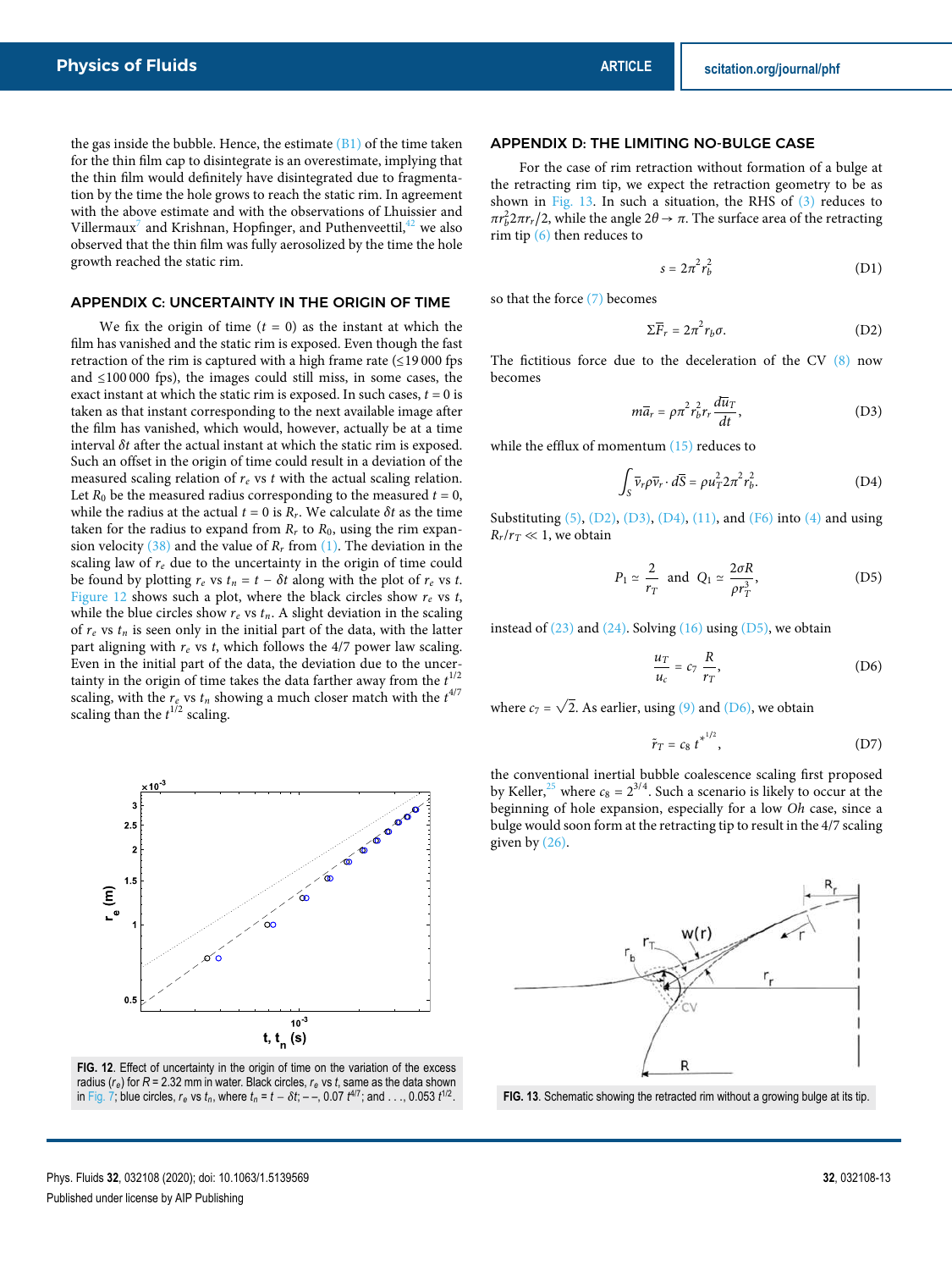#### APPENDIX E: A MODIFIED EULER EQUATION APPROACH

In this section, we show that the scaling  $(26)$  can be obtained in a simpler way by applying a modified Eulers equation at a point inside the retracting bulge at the rim tip. We then generalize this approach to obtain all the well-known classical scaling laws in hole expansion.

#### 1. Obtaining (26)

The temporal acceleration of the rim expansion  $\partial u_0/\partial t \sim$  $u_o/(2r_b/u_o) = u_o^2/(2r_b)$  because the swell of diameter  $2r_b$  travels with a velocity  $u<sub>o</sub>$ . The spatial acceleration of hole expansion is  $u_0 \partial u_0 / \partial r \sim u_0^2 / r_0$ . The ratio of temporal to spatial acceleration of hole expansion then scales as  $r_o/r_b \gg 1$  for the long term evolution of  $r_o$ ; the spatial acceleration terms could then be neglected. For low Oh of the present study, the spatial gradients of velocity inside the retracting bulge are negligible, as could be seen from Savva and Bush; $^{16}$  this again justifies neglecting the convective acceleration term. As discussed in Sec. IV, viscous effects in the hole expansion process could be neglected given that  $Re_0 \sim 10^3$  and that  $Oh \sim 10^{-3}$ (see Table II). A similar approach has been used earlier to study the rim retraction problems. $43$  Under such conditions, at any point inside the bulge at the expanding hole edge, the reduced equation that decides the hole expansion is then

$$
\frac{\partial u_T}{\partial t} = \frac{1}{\rho} \frac{\partial p}{\partial r_T},\tag{E1}
$$

where  $u_T$  is given by (9).

In  $(E1)$ , the pressure inside the bulge at the rim tip or the swell traveling along the free surface is

$$
p = \frac{\sigma}{r_b}.\tag{E2}
$$

Using  $(E2)$  and  $(12)$  in  $(E1)$ , simplifying, and then integrating, along with the condition that  $u_T \to 0$  as  $r_T \to \infty$ , result in the dimensionless rim tip retraction velocity,

$$
\frac{u_T}{u_c} = c_9 \left(\frac{R}{r_T}\right)^{3/4},\tag{E3}
$$

where  $c_9 = \sqrt{2/c_1} = 2.67$ . Substituting (9) in (E3), rearranging, and integrating, along with using  $r_T \rightarrow 0$  as  $t \rightarrow 0$ , we obtain

$$
\tilde{r}_T = c_{10} t^{*4/7}, \tag{E4}
$$

where  $c_{10} = (7c_9/4)^{4/7} = 2.4$ .

The evolution equation for  $r<sub>T</sub>$ , of which (E4) is a solution, could be obtained by substituting  $(9)$ ,  $(E2)$ , and  $(12)$  in  $(E1)$  as

$$
\frac{d^2r_T}{dt^2} + \frac{3}{2c_1} \frac{\sigma \sqrt{R}}{\rho} \frac{1}{r_T^{5/2}} = 0.
$$
 (E5)

Equation (E5) shows that the non-linear evolution of  $r<sub>T</sub>$  seen in (E4) occurs due to the second term in  $(E5)$ , which represents the evolution of pressure at the retracting rim tip. This non-linear evolution of pressure occurs owing to the evolution of the curvature at the tip of the retracting rim (12), which again depends on how the mass accumulates at the tip of the retracting rim. The accumulated mass and

the resulting radius of the bulge at the tip of the retracting rim  $r_b$ , in turn, depend on the static bubble geometry through a mass balance, as shown in Appendix F.

## 2. Generalization

We now extend the above analysis to obtain a general scaling relation for the dependence of the radius of the hole on time for arbitrary power law variations of the film thickness and the bulge radius; the well-known hole expansion scaling laws such as Taylor–Culick scaling law, $10,11$  Keller's scaling, $25$  and the inertial coalescence scal $ing^{22,24,25,28}$  can be obtained from this general scaling law for specific assumptions about the film thickness  $h$  and the radius at the tip of the retracting film  $r_b$ .

Let the thickness of the film be

$$
h = a_1 r_T^{\alpha}, \tag{E6}
$$

where  $a_1$  is a prefactor with dimension  $L^{1-\alpha}$  and  $\alpha$  is a power law exponent with real values. To obtain a generalized scaling for the hole expansion, we assume a general geometry of the bulge at the tip of the retracting film as follows. Let the bulge radius at the tip of the retracting film scale as

$$
r_b = a_2 r_T^{\beta} h^{1-\beta},\tag{E7}
$$

where  $a_2$  is a dimensionless prefactor and  $\beta$  is a power law exponent with real values. The power law scaling of  $r_b$  on  $r<sub>T</sub>$  and h has to be of the form  $(E7)$  for dimensional consistency. Expressions  $(E7)$  and (E6) imply that

$$
r_b = a_2 a_1^{1-\beta} r_T^{\xi}, \tag{E8}
$$

 $r_b = a_2 a_1^{-p} r_T^5$ , (E8)<br>where  $\xi = \beta + \alpha (1 - \beta)$ . By replacing the pressure at the tip of the retracting film in  $[(E1)]$  with  $p = \sigma/r_b$ , with  $r_b$  given by  $(E8)$  and differentiating RHS with respect to  $r<sub>T</sub>$ , we obtain

$$
\frac{\partial u_T}{\partial t} = \frac{d^2 r_T}{dt^2} = -\frac{\xi \sigma}{\rho a_2 a_1^{1-\beta} r_T^{\xi+1}}.
$$
 (E9)

The differential equation (E9) is the evolution equation of  $r<sub>T</sub>$  for the general power law variations of h and  $r_b$  given by (E6) and (E7), respectively.

Rewriting the LHS of (E9) as  $(du_T/dr_T)u_T$  and integrating, along with the condition that  $\lim_{r_T \to \infty} u_T = 0$ , gives

$$
u_T = \frac{\Gamma}{r_T^{\zeta}},\tag{E10}
$$

where

$$
\Gamma = \sqrt{\frac{2\sigma}{\rho a_2 a_1^{1-\beta}}}
$$
 (E11)

and

$$
\zeta = \frac{\xi}{2}.\tag{E12}
$$

Integrating  $(E10)$  with respect to t along with the condition that  $\lim_{t\to 0} r_T = 0$ , we obtain

$$
r_T = ((\zeta + 1)\Gamma t)^{1/(\zeta + 1)},\tag{E13}
$$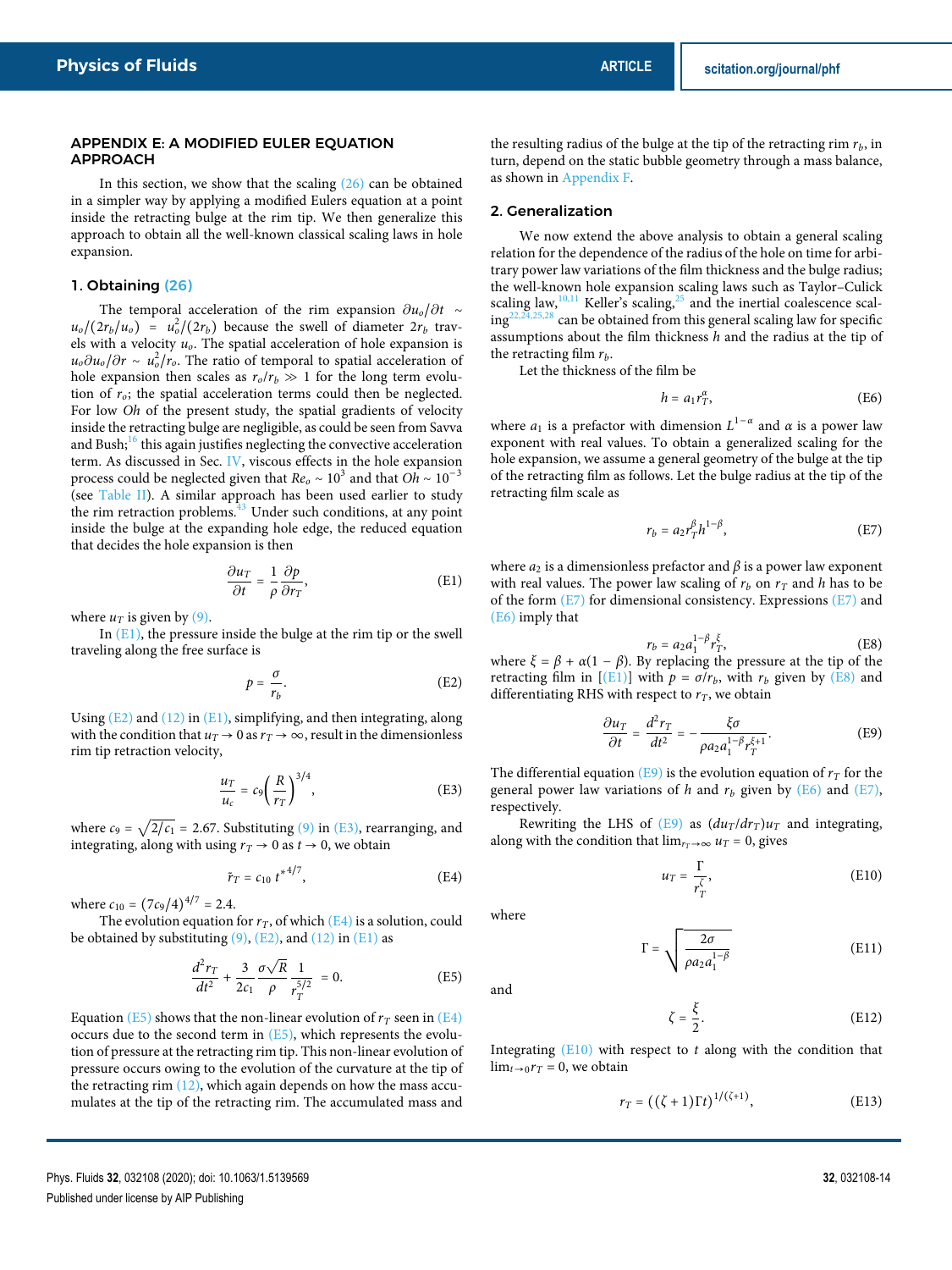where  $\Gamma$  is given by (E11) and  $\zeta$  by (E12). Equations (E13) and (E10) are the general expressions for the radius of the hole and its velocity of expansion for a film/rim, whose thickness varies as (E6) and whose radius of the bulge at the tip of the retracting film/rim scales as  $(E7)$ . It needs to be noted that the general scaling laws  $(E10)$  and (E13) are obtained from the momentum balance alone; the same is the case for the scalings obtained by Culick<sup>11</sup> and Keller<sup>25</sup> where, in addition, consideration of bulge formation is also not included, as shown in Appendix H. The expressions  $(E10)$  and  $(E13)$  just tell us that if the film thickness varies as  $(E6)$  and the bulge radius as  $(E7)$ , then the hole radius will scale as  $(E13)$ . The value of  $r_b$  that occurs in a specific case of hole expansion has to be obtained by augmenting the momentum balance implied in  $(E1)$  with a mass balance condition capturing the balance of accumulation at the tip and a flow

#### 3. Retrieving classical scaling laws from (E13)

We can now obtain the various well-known hole expansion scalings from the general scaling laws  $(E10)$  and  $(E13)$ , as shown below.

along the film, as we obtain the present scaling in Appendix E 3 d.

# a. Taylor-Culick scaling<sup>10,11</sup>

When  $\alpha = 0$ ,  $\beta = 0$ , and  $a_2 = 1$ , the bulge radius (E7) becomes  $r_b$  $= h$  and (E10) becomes the Taylor–Culick velocity for the retraction of a thin film of uniform thickness  $h = a_1$ ,

$$
u_T = \sqrt{\frac{2\sigma}{\rho h}}.\tag{E14}
$$

1/(2+*α*)

#### b. Keller's scaling<sup>25</sup>

By using  $\beta = 0$  and  $a_2 = (\alpha + 4)/(2(\alpha + 2))$  in (E13), we obtain

$$
r_T(t) = t^{2/(2+\alpha)} \left( \frac{\sigma(\alpha+2)^3}{\rho a_1(\alpha+4)} \right)^{1/(2+\alpha)}, \tag{E15}
$$

Keller's scaling, $25$  a general scaling law for the hole radius of a retracting film, whose thickness scales as (E6).

#### c. Inertial-capillary coalescence scaling

For the film thickness to vary as (F6),  $\alpha = 2$  and  $a_1 = 1/R$ . Now, if  $\beta$  = 0 and  $a_2$  = 1/2 in (E7), we obtain  $r_b$  = h/2, implying that there is no bulge formation at the retracting film tip. Using these values of *α*,  $\beta$ ,  $a_1$ , and  $a_2$  in (E13), we obtain the conventional inertial coalescence scaling for hole expansion in the case of two merging bubbles,

$$
r_T(t) = 2\left(\frac{\sigma R}{\rho}\right)^{1/4} \sqrt{t}.\tag{E16}
$$

# d. The present scaling

The mass balance of the retracting rim, as described in Appendix F, results that the bulge radius should be given by (12) with  $c_1 = 1/2\sqrt{\pi}$ . Comparing (12) and (E7), as well as (F6) and (E6), implies that  $\alpha = 2$ ,  $\beta = 1/2$ ,  $a_1 = 1/R$ , and  $a_2 = c_1$  for the present case. Substituting these values in (E13) results in

$$
r_T = \left(\frac{49}{8c_1}\right)^{2/7} \left(\frac{\sigma\sqrt{R}}{\rho}\right)^{2/7} t^{4/7},\tag{E17}
$$

the same as  $(E4)$ . To apply Keller's result  $(E15)$  in the present problem, for the present case of variation of the film/rim thickness given by (F6), a comparison of (F6) and (E6) implies that  $\alpha = 2$  and  $a_1 = 1/R$ . However, substituting these values in  $(E15)$  results in the conventional inertial coalescence scaling (E16), different from the  $t^{4/7}$  scaling that we observe. Hence, for the expected variation of film/rim thickness given by  $(F6)$ , Keller's scaling will be unable to recover the observed  $r_T \sim t^{4/7}$  scaling in the present case since they neglect the change in the force of retraction owing to the change in the curvature of the retracting film tip due to the formation of a bulge at the tip of the retracting rim.

#### APPENDIX F: MASS BALANCE OF THE RETRACTING RIM

At any time  $t$ , the amount of liquid that was in the meniscus between the static rim position and the position of the bulge gets accumulated in the bulge of radius  $r_b$ , implying

$$
\int_0^{r_T} 2\pi r_i w(r) dr = \pi r_b^2 2\pi r_r. \tag{F1}
$$

From the geometry shown in Figs.  $2(b)$  and  $2(a)$ ,

$$
\sin \phi = \frac{r_r - R_r}{r_T} \simeq \frac{R_c - h_{cap} - R}{R}, \tag{F2}
$$

implying that  $\sin \phi \simeq \tilde{R}_c - \tilde{h}_{cap} - 1$ . For  $Bo < 1$ ,  $\tilde{h}_{cap} = Bo/3$ , and for small *Bo*,  $\tilde{R}_c = 2^{36,44}$  so that

$$
\sin \phi \simeq 1 - Bo/3. \tag{F3}
$$

Using (F3) in the relation  $r_i = r \sin \phi + R_r$ , we obtain

$$
r_i \simeq r\left(1 - \frac{1}{3}Bo\right) + R_r. \tag{F4}
$$

As shown in Fig. 2(b),

$$
w = 2R(1 - \cos \theta_r). \tag{F5}
$$

Since for small  $\theta_r$ ,  $\cos \theta_r = 1 - \theta_r^2/2$  and  $\sin \theta_r = r_T/R \approx \theta_r$ , (F5) implies that

$$
w(r) = r^2/R.
$$
 (F6)

Substituting w from  $(F6)$ ,  $r_i$  from  $(F4)$ , and  $r_b$  from  $(12)$  in  $(F1)$  and integrating result in the bulge radius

$$
r_b \simeq \frac{r_T^{3/2}}{\sqrt{3\pi R}} \chi,\tag{F7}
$$

where

$$
\chi = \sqrt{\frac{3}{4}} \sqrt{\frac{4 + (3 - Bo)r_T/R_r}{3 + (3 - Bo)r_T/R_r}}.
$$
 (F8)

Since  $r_T/R_r \gg 1$ , the term in the second square root in (F8) is of order one, implying that

$$
\chi \simeq \frac{\sqrt{3}}{2}.
$$
 (F9)

Phys. Fluids **32**, 032108 (2020); doi: 10.1063/1.5139569 **32**, 032108-15 Published under license by AIP Publishing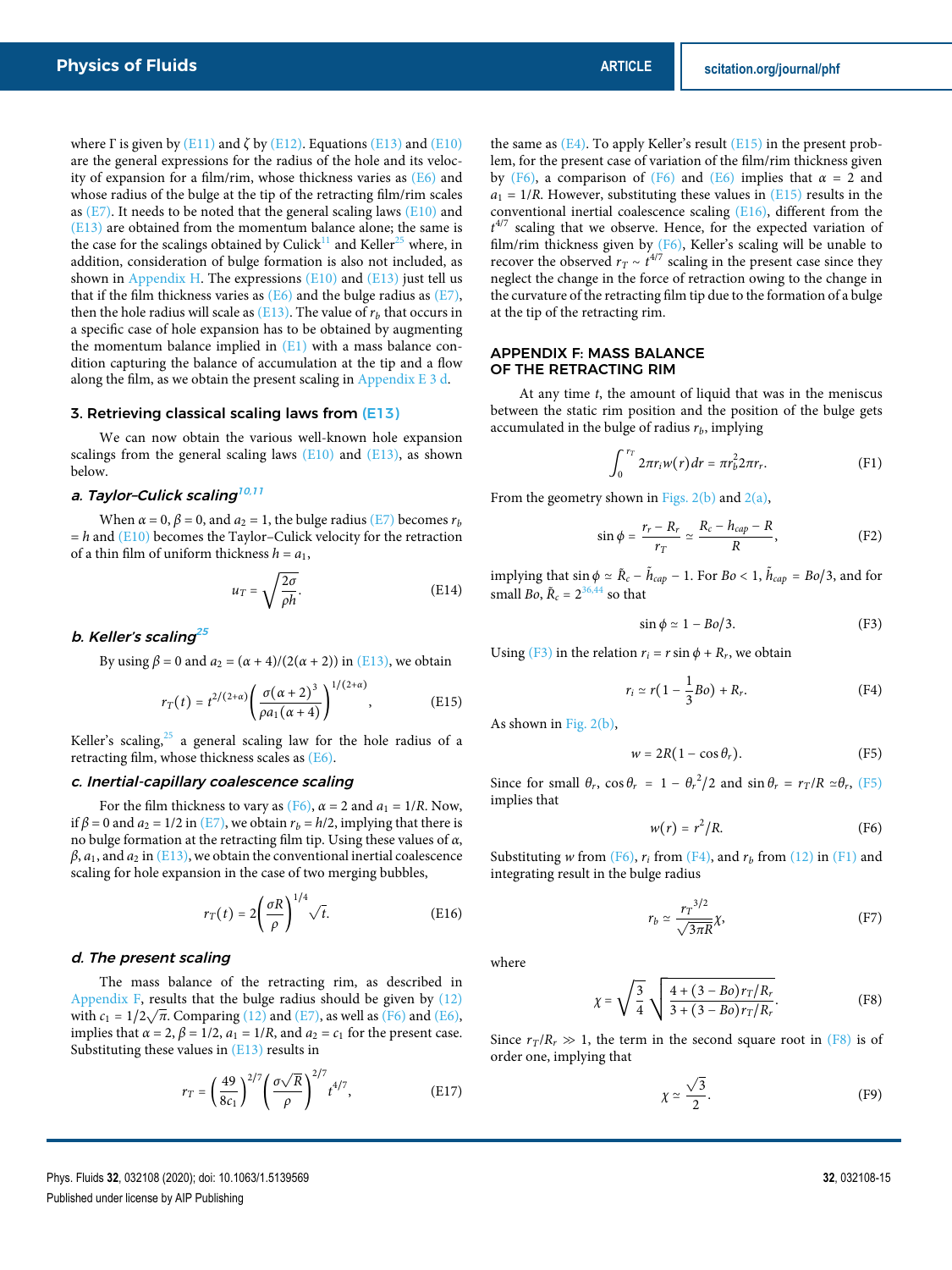Using (F9) in (F7) implies that

$$
r_b \simeq c_1 \frac{r_T^{3/2}}{\sqrt{R}},\tag{F10}
$$

where

$$
c_1 = \frac{1}{2\sqrt{\pi}}.\tag{F11}
$$

#### APPENDIX G: EXPANSION OF SWELL

In our analysis, the radius of the outer edge of the swell  $r<sub>o</sub>$  was used as an estimate of the hole radius, since the inner radius of the swell, which is the actual hole radius, is not visible in the side view images. If the swell changes its size over the time of measurement of  $r<sub>o</sub>$ , then using  $r<sub>o</sub>$  to estimate the hole radius would introduce an error. We now estimate the condition for neglecting the expansion of the swell, which satisfies our range of analysis. The rate of change of the swell radius is

$$
u_{r_b} = \frac{dr_b}{dt} = \frac{dr_b}{dr_T}\frac{dr_T}{dt}.
$$
 (G1)

Using  $(9)$  and  $(12)$  in  $(G1)$  yields

$$
\frac{u_{r_b}}{u_T} = \frac{3}{2} c_1 \left(\frac{r_T}{R}\right)^{1/2},
$$
 (G2)

where  $c_1 = 1/2\sqrt{\pi}$ . Since  $r_T \simeq r_o - R_r = r_e$  in (G2), the condition for neglecting the swell expansion in comparison to the hole expansion,  $u_{rb}/u_T < 1$ , results in

$$
\tilde{r}_e = \frac{r_e}{R} < 5.6. \tag{G3}
$$

Our range of analysis satisfies  $(G3)$ , as could be seen in Fig. 8, so as to neglect the swell expansion.

#### APPENDIX H: TAYLOR–CULICK AND KELLER'S **SCALING**

The Taylor–Culick velocity<sup>11</sup>  $U_{TC}$  of hole expansion in a thin film of uniform thickness  $h$  was obtained as follows. At any time, the retracting mass m in a sector of angle *κ* of the film was estimated as the mass of the undisturbed film that had occupied at previous times in the sector over a radius equal to the hole radius  $r_h$ , i.e.,

$$
m = \rho h r_h^2 \kappa / 2. \tag{H1}
$$

The rate of change of momentum of this retracting fluid, retracting with a constant velocity  $U_{TC}$  at any time,

$$
\frac{d(mU_{TC})}{dt} = \frac{d(mU_{TC})}{dr_h}U_{TC} = m\frac{d(U_{TC}^2/2)}{dr_h} + U_{TC}^2\frac{dm}{dr_h},\qquad\text{(H2)}
$$

where  $U_{TC} = dr_h/dt$  and the first term is retained even though  $U_{TC}$  is assumed to be constant with t and  $r_h$ . Using product rule,  $(H2)$  can be written as

$$
\frac{d(mU_{TC})}{dt} = \frac{d(mU_{TC}^2/2)}{dr_h} + \frac{U_{TC}^2}{2}\frac{dm}{dr_h}.
$$
 (H3)

Using  $(H1)$  in  $(H3)$ , we obtain

$$
\frac{d(mU_{TC})}{dt} = \rho r_h h \kappa U_{TC}^2.
$$
 (H4)

When  $(H4)$  is equated to the force due to surface tension

$$
F = 2\sigma r_h \kappa, \tag{H5}
$$

we obtain the well-known expression  $U_{TC} = \sqrt{2\sigma/\rho h}$ .

It needs to be noted that even though most papers state that Culick's derivation assumes that the mass  $m$  accumulates at the retracting tip, in the above derivation, there is no assumption about what happens at time  $t$  to the mass that had occupied in the sector of volume  $r_h^2 \kappa h/2$  of the film at previous times. In other words, mass balance at time  $t$  is not used in this derivation. Furthermore,  $F$  given by (H5) is obtained when a horizontal force/length of *σ* acts on the edge of a retracting film of length  $r_h \kappa$  on the top and bottom of the retracting film. Such a force acting on the retracting mass is possible only when the retracting fluid does not form a bulge at the retracting tip. In other words, for the retracting force to be that given by (H5), the inherent assumption in the derivation is that there is no bulge formation due to the accumulation of fluid at the retracting tip. Such an inherent assumption would mean that there has to be a flow along the film to satisfy the mass balance.

Similar is the case with Keller's derivation of the  $r_h \sim t^{1/2}$  scaling of the hole radius in coalescing bubbles. Keller uses the momentum balance alone in the form

$$
\frac{d}{dt}\left(\rho \int_0^{r_h(t)} 2\pi r w(r) dr \frac{dr_h}{dt}\right) = 4\sigma \pi r_h(t),\tag{H6}
$$

after neglecting  $1/\sqrt{1+\left(\frac{1}{2}\frac{\partial w}{\partial r}\right)_{r=r_h}\right)^2}$ , the curvature at the retracting rim tip on the RHS of  $(H6)$ . This implies that such an analysis is valid only when

$$
\left. \frac{\partial w}{\partial r} \right|_{r=r_h} \ll 2. \tag{H7}
$$

Using  $w(r) = r^2/R$ , (H7) implies that Keller's scaling, even in the absence of any bulge formation, is valid only until  $r_h \ll R$ .

Now, in the presence of bulge formation at the retracting rim tip due to the accumulation of retracting fluid, assuming the bulge to be toroidal,  $\partial w/\partial r|_{r=r_h} = \infty$ , clearly violating the condition (H7) for the validity of Keller's analysis. Hence, since the RHS of  $(H6)$  is the surface tension force in the absence of bulge formation, Keller's scaling is expected when the rim retracts with no bulge formation. In such a case, except in the beginning of retraction, which we discuss in Appendix D to show that  $t^{1/2}$  is still possible, there has to be a flow along the film to conserve the mass. Keller's analysis does not specify the state at time  $t$  of the mass that occupied the undisturbed film from 0 to  $r_h$  in previous times; the scaling has no mass conservation in it. Due to these reasons, the scaling proposed by Keller will deviate from the scaling of hole expansion in the presence of bulge formation, which we discuss in Sec. IV.

#### APPENDIX I: MEASUREMENT OF INITIAL VELOCITY

The initial velocity  $u_{T_i}$  is measured as follows. The static rim position is first observed from the images before the bubble bursts.

Phys. Fluids **32**, 032108 (2020); doi: 10.1063/1.5139569 **32**, 032108-16 Published under license by AIP Publishing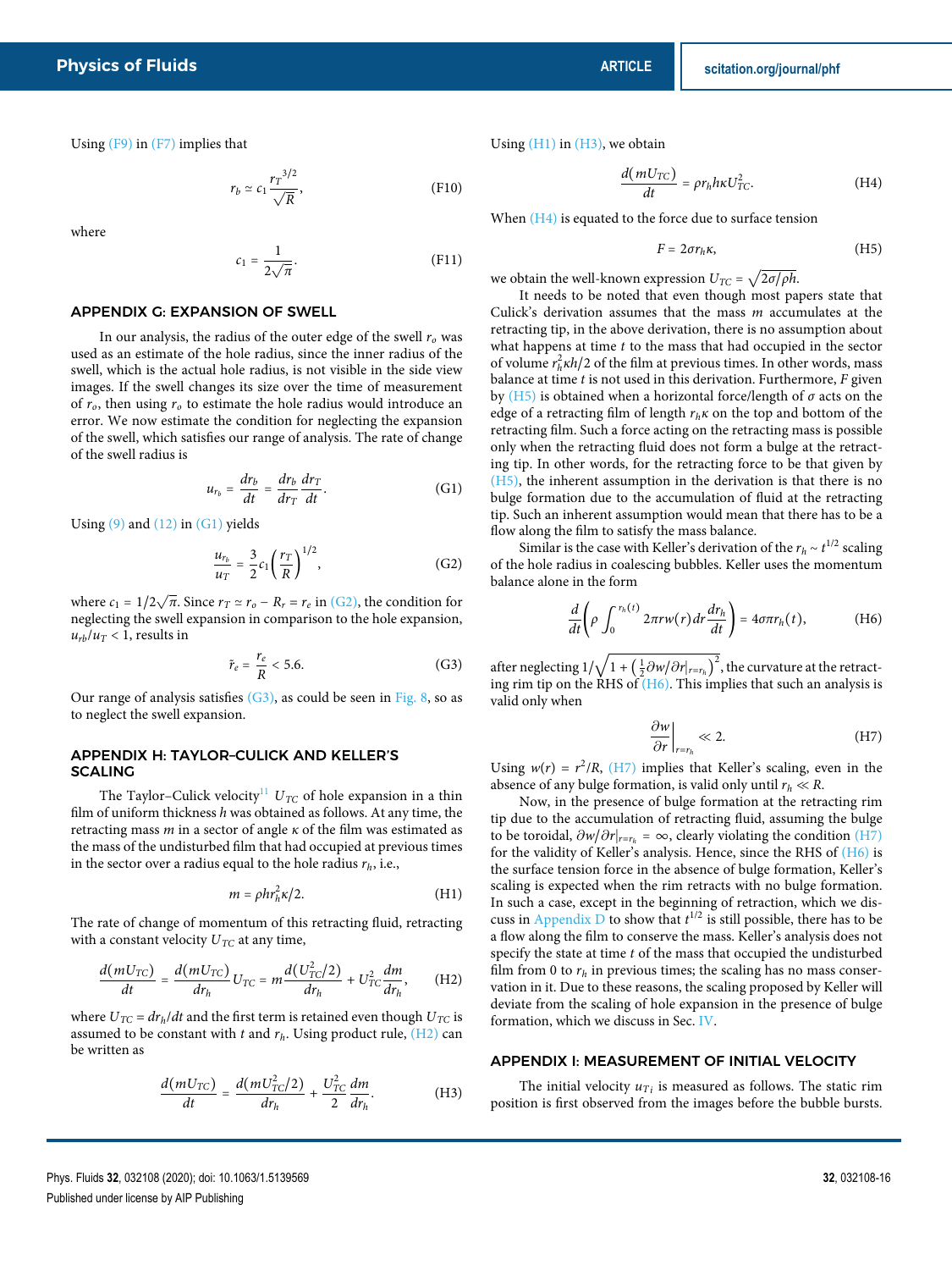The hole expansion in the thin film cap is then tracked. We observe no bulge formation as long as  $r_o < R_r$ , while in the first image for which  $r_o > R_r$ , we observe a bulge at the rim tip. The distance along the travel path of the retraction between the last image for which  $r_o \ll R_r$  in which no bulge forms and the first image for which  $r_o > R_r$  in which a bulge forms is then measured.  $u_{Ti}$ is calculated as this distance divided by the time between the frames.

This measurement of  $u_{Ti}$  is, hence, an average velocity measured over a very short distance before the rim, where no bulge forms in the retracting film and a very short distance after the rim, where a bulge is seen forming in the retracting rim. This measurement of  $u_{Ti}$  would give a reasonably accurate estimate of the initial velocity of the rim if the time over which  $u_T$  changes at the initial time  $t = t_i$ ,

$$
\delta t_i = \frac{u_{Ti}}{du_T/dt|_{t=t_i}} \ll \Delta t, \qquad (I1)
$$

the time between frames. Estimating  $du_T/dt|_{t=t_i}$  as  $(U_{TC} - u_1)/\Delta t$ , where  $u_1$  is the first measured  $u_0$  (corresponding to  $r_1$  in Fig. 5) is satisfied when

$$
u_{Ti}/(U_{TC} - u_1) \ll 1.
$$
 (I2)

We find that the values of  $u_{Ti}/(U_{TC} - u_1)$  are of the order of 10<sup>-2</sup> in our measurements, implying that the error in approximating the average measured value of  $u_{Ti}$  as the initial velocity of retraction of rim is small.

### **REFERENCES**

<sup>1</sup>A. K. Gupta, B. K. Saxena, S. N. Tiwari, and S. L. Malhotra, "Pore formation in cast metals and alloys," J. Mater. Sci. **27**, 853–862 (1992).

<sup>2</sup>R. S. Cherry and C. T. Hulle, "Cell death in the thin films of bursting bubbles," Biotechnol. Prog. **8**, 11–18 (1992).

<sup>3</sup>T. V. Vinay, T. N. Banuprasad, S. D. George, S. Varghese, and S. N. Varanakkottu, "Additive-free tunable transport and assembly of floating objects at water-air interface using bubble-mediated capillary forces," Adv. Mater. Interfaces **4**, 1601231 (2017).

4 J. Feng, M. Roché, D. Vigolo, L. N. Arnaudov, S. D. Stoyanov, T. D. Gurkov, G. G. Tsutsumanova, and H. A. Stone, "Nanoemulsions obtained via bubblebursting at a compound interface," Nat. Phys. **10**, 606–612 (2014).

<sup>5</sup>I. Leifer and R. K. Patro, "The bubble mechanism for methane transport from the shallow sea bed to the surface: A review and sensitivity study," Cont. Shelf Res. **22**, 2409–2428 (2002).

 $6$ M. R. James, S. J. Lane, L. Wilson, and S. B. Corder, "Degassing at low magmaviscosity volcanoes: Quantifying the transition between passive bubble-burst and strombolian eruption," J. Volcanol. Geotherm. Res. **180**, 81–88 (2009).

<sup>7</sup>H. Lhuissier and E. Villermaux, "Bursting bubble aerosols," J. Fluid Mech. **696**, 5–44 (2012).

<sup>8</sup>D. Vaynblat, J. R. Lister, and T. P. Witelski, "Rupture of thin viscous films by van der Waals forces: Evolution and self-similarity," Phys. Fluids **13**, 1130–1140 (2001).

<sup>9</sup>S. S. Thete, C. Anthony, P. Doshi, M. T. Harris, and O. A. Basaran, "Selfsimilarity and scaling transitions during rupture of thin free films of Newtonian fluids," Phys. Fluids **28**, 092101 (2016).

<sup>10</sup>G. I. Taylor, "The dynamics of thin sheets of fluid. III. Disintegration of fluid sheets," Proc. R. Soc. London, Ser. A **253**, 313–321 (1959).

<sup>11</sup>F. E. C. Culick, "Comments on a ruptured soap film," J. Appl. Phys. **31**, 1128– 1129 (1960).

<sup>12</sup>W. R. McEntee and K. J. Mysels, "Bursting of soap films. I. An experimental study," J. Phys. Chem. **73**, 3018–3028 (1969).

<sup>13</sup> A. B. Pandit and J. F. Davidson, "Hydrodynamics of the rupture of thin liquid films," J. Fluid Mech. **212**, 11–24 (1990).

<sup>14</sup>M. P. Brenner and D. Gueyffier, "On the bursting of viscous films," Phys. Fluids **11**, 737–739 (1999).

<sup>15</sup>G. Debrégeas, P.-G. de Gennes, and F. Brochard-Wyart, "The life and death of "bare" viscous bubbles," Science **279**, 1704–1707 (1998).

<sup>16</sup>N. Savva and J. W. M. Bush, "Viscous sheet retraction," J. Fluid Mech. **626**, 211–240 (2009).

<sup>17</sup>J. San Lee, B. M. Weon, S. J. Park, J. H. Je, K. Fezzaa, and W.-K. Lee, "Size limits the formation of liquid jets during bubble bursting," Nat. Commun. **2**, 367 (2011).

<sup>18</sup>J. D. Paulsen, R. Carmigniani, A. Kannan, J. C. Burton, and S. R. Nagel, "Coalescence of bubbles and drops in an outer fluid," Nat. Commun. **5**, 3182 (2014).

<sup>19</sup>J. D. Paulsen, J. C. Burton, S. R. Nagel, S. Appathurai, M. T. Harris, and O. A. Basaran, "The inexorable resistance of inertia determines the initial regime of drop coalescence," Proc. Natl. Acad. Sci. U. S. A. **109**, 6857–6861 (2012).

<sup>20</sup>J. D. Paulsen, J. C. Burton, and S. R. Nagel, "Viscous to inertial crossover in liquid drop coalescence," Phys. Rev. Lett. **106**, 114501 (2011).

<sup>21</sup>C. R. Anthony, P. M. Kamat, S. S. Thete, J. P. Munro, J. R. Lister, M. T. Harris, and O. A. Basaran, "Scaling laws and dynamics of bubble coalescence," Phys. Rev. Fluids **2**, 083601 (2017).

<sup>22</sup>J. P. Munro, C. R. Anthony, O. A. Basaran, and J. R. Lister, "Thin-sheet flow between coalescing bubbles," J. Fluid Mech. **773**, R3 (2015).

<sup>23</sup>D. G. Aarts, H. N. W. Lekkerkerker, H. Guo, G. H. Wegdam, and D. Bonn, "Hydrodynamics of droplet coalescence," Phys. Rev. Lett. **95**, 164503 (2005).

<sup>24</sup>J. Eggers, J. R. Lister, and H. A. Stone, "Coalescence of liquid drops," J. Fluid Mech. **401**, 293–310 (1999).

<sup>25</sup>J. B. Keller, "Breaking of liquid films and threads," Phys. Fluids **26**, 3451–3453 (1983).

<sup>26</sup>A. M. Soto, T. Maddalena, A. Fraters, D. van der Meer, and D. Lohse, "Coalescence of diffusively growing gas bubbles," J. Fluid Mech. **846**, 143–165 (2018).

<sup>27</sup>S. T. Thoroddsen, K. Takehara, and T. G. Etoh, "The coalescence speed of a pendent and a sessile drop," J. Fluid Mech. **527**, 85–114 (2005).

<sup>28</sup>L. Duchemin, J. Eggers, and C. Josserand, "Inviscid coalescence of drops," J. Fluid Mech. **487**, 167–178 (2003).

<sup>29</sup>H. N. Oguz and A. Prosperetti, "Dynamics of bubble growth and detachment from a needle," J. Fluid Mech. **257**, 111–145 (1993).

<sup>30</sup>P. Doshi, I. Cohen, W. W. Zhang, M. Siegel, P. Howell, O. A. Basaran, and S. R. Nagel, "Persistence of memory in drop breakup: The breakdown of universality," Science **302**, 1185–1188 (2003).

<sup>31</sup>L. Cheng-Yuan and J. C. Slattery, "Thinning of a liquid film as a small drop or bubble approaches a fluid–fluid interface," AIChE J. **28**, 786–792 (1982).

<sup>32</sup>P. Howell, "The draining of a two-dimensional bubble," J. Eng. Math. **35**, 251–272 (1999).

<sup>33</sup>C. T. Nguyen, H. M. Gonnermann, Y. Chen, C. Huber, A. A. Maiorano, A. Gouldstone, and J. Dufek, "Film drainage and the lifetime of bubbles," Geochem., Geophys., Geosyst. **14**, 3616–3631, https://doi.org/10.1002/ggge.20198 (2013).

<sup>34</sup>H. Kočárková, F. Rouyer, and F. Pigeonneau, "Film drainage of viscous liquid on top of bare bubble: Influence of the bond number," Phys. Fluids **25**, 022105 (2013).

<sup>35</sup>L. J. Leng, "Splash formation by spherical drops," J. Fluid Mech. **427**, 73–105 (2001).

<sup>36</sup> B. A. Puthenveettil, A. Saha, S. Krishnan, and E. J. Hopfinger, "Shape parameters of a floating bubble," Phys. Fluids **30**, 112105 (2018).

 $^{37}{\rm M}$ . L. Boas, Mathematical Methods in the Physical Sciences (John Wiley & Sons, 2006).

<sup>38</sup>V. Garg, P. M. Kamat, C. R. Anthony, S. S. Thete, and O. A. Basaran, "Selfsimilar rupture of thin films of power-law fluids on a substrate," J. Fluid Mech. **826**, 455–483 (2017).

<sup>39</sup>M. S. Longuet-Higgins and H. Oguz, "Critical microjets in collapsing cavities," J. Fluid Mech. **290**, 183–201 (1995).